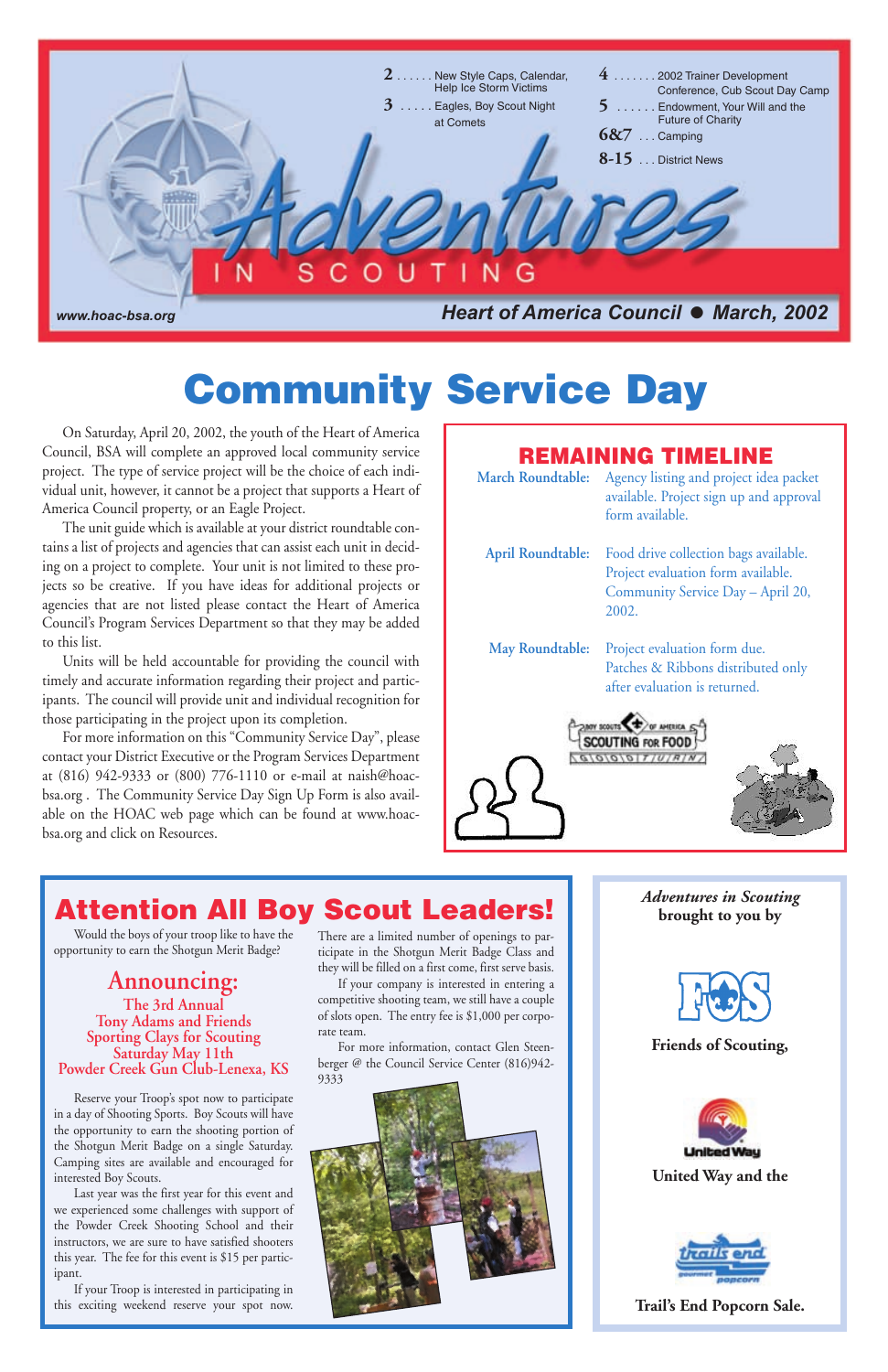#### **March**

- **1** 2nd Payment due for Boy Scout Camp Mic-O-Say White Paint nomination due
- **2** Naish Work Day
- **6** Council Day Camp Meeting SNAWS Meeting
- **8** College of Commissioner Service
- **9** College of Commissioner Service
- **12** Executive Committee Meeting
- **13** Pow Wow Staff Meeting
- **15** Webelos Camp Payment due
- **16** Bartle Work Day
- **17** St. Patrick's Day
- **18** Bartle Leader Orientation Naish Leader Orientation
- **20** Spring Begins
- **21** Order of the Arrow Lodge Executive Committee Meeting
- **23** Naish Work Day
- **24** Palm Sunday
- **29** Service Center Closed Good Friday
- **30** Bartle Work Day
- **31** Easter

#### **April**

- **1** April Fools Day
- **3** Day Camp Meeting
- **6** SNAWS Meeting Naish Work Day
- **9** Executive Committee Meeting
- **10** Pow Wow
- **13** Bartle Work Day
- **16** Bartle Commissioner Orientation
- **18** OA Lodge Executive Committee Meeting
- **20** Naish Work Day Council Service Day
- **23** Mic-O-Say Sachem Orientation
- **27** Council Venturing Day
- **28** Council Venturing Day
- **30** Naish Staff Orientation

## **Council Calendar**

In the 2002 boy Scouts of America Official Retail Catalog, the Supply Division, in partnership with the Cub Scout Division, introduced three new uniform camps for Wolf Cub, Bear Cub, and Webelos Scouts. These cotton/polyester, six-panel, twill caps have a lowprofile crown and pre-curved visor similar to the new Tiger Cub cap, which was introduced this fall. The Cub Scout caps will be available as boys graduate from Tiger to Wolf, Wolf to Bear, and Bear to Webelos this spring.

The new Wolf and Bear caps have four back panels and a visor in classic Cub Scout navy Blue, with the two new front panels matching the neckerchief colors – yellow for Wolf, light blue for Bear. Centered on the front of the cap is an embroidered replica of the rank emblem.

The new Webelos cap has four back panels and a visor olive green. The two front panels match the plaid Webelos neckerchief. Centered on the front of the cap is an embroidered replica of the new oval Webelos rank emblem.

The Boy Scout Division is offering a similarly styled cap for 2002 with a lower crown, six-panel design, and embroidered logo. The olive green and red color combination has not changed.



The new style cap was initially introduced through the Tiger Cub program, and if sales are any indication of approval, we expect there to be significant increases in the demand for uniform caps.

Limited quantities of the old-style camps are still available at the Kansas City Scout Shop, and members can still wear them thanks to Supply Division's "once an official uniform, always an official uniform" policy. Any uniform that is wearable in its complete state is acceptable as official uniform wear. However, once the inventory of old caps are gone, they will not be replaced in inventory.

Lori Gooding joined the Heart of America council staff on February 18th and is serving as the Finance Director for the Heart of America Council. In this capacity she will lead the Council's popcorn sale, support the Marketing efforts of the Heart of America Council and assist in the fundraising efforts of the Heart of America Council.

Lori began her Scouting career in 1997 as a District Executive in St. Charles, Illinois. In 2000 she was promoted to Senior District Executive and served a district delivering Scouting to more than 3,100 Cub Scouts, Boy Scouts and Venturers and 62 Packs, Troops and Crews.

Lori is Woodbadge Trained, a member of the Order of the Arrow and has excelled in volunteer relations. Her degree is in Recreation and Leisure Services from the College of St. Francis.

Lori enjoys long distance running, camping and the outdoors. If you have any questions or concerns for Lori please call her at (816) 942-9333 ext. 154 or e-mail lgooding@bsamail.org.

# **New Style Uniform Caps Information**

## **Heart of America Council Welcomes New Finance Director**



Would you like to help with others who were affected by the ice storm? AmeriCorps and the Salvation Army are looking for people to help the elderly and special needs persons in the following ways:



• To hlep with debris removal

• To talk to people and assess the damage to their property and to then forward that information to Americorps/Ice Storm Task Force.

The AmeriCorps Ice Storm Task Force will focus on helping people with Special Needs, the disabled/homebound, senior citizens, low income families, people with no insurance or those having other unmet needs.

For more information on how you can help out, please call Max Weider at the AmeriCorps Ice Storm Task Force at (816) 471-5491.

#### **ADVENTURES IN SCOUTING**

Published January, February, March, April, May, June/July, August, September, October, November/December by the Heart of America Council, Boy Scouts of America. Mailed without charge to all Cubmasters, assistant Cubmasters, den leaders, den leader coaches, Webelos leaders, Scoutmasters, assistant Scoutmasters, Team Coaches, Explorer Advisors, assistant Explorer Advisors, Venturing crew leaders, unit chairmen, chartered organization representatives, district committee, all commissioners, all board members, and can be found on our website, www.hoacbsa.org

#### **PRESIDENT** David M. Lockton

#### **VICE PRESIDENTS**

Clifford W. Illig Thomas J. McCullough Debra K. Turpin David J. Zimmer E. Frank Ellis

**TREASURER** Stephen M. Clifford

**LEGAL COUNSEL** David A. Fenley

**COUNCIL COMMISSIONER** Richard T. Boeshaar

**SCOUT EXECUTIVE** James J. Terry

**EDITOR** Lori Gooding

# **ATTENTION SCOUTERS**



*Cub Scout Pack 366, sponsored by Lee's Summit Community of Christ, collected 160 pounds of food for Lee's Summit Social Services during the second annual scavenger hunt. The scavenger hut has become a traditional part of the November Pack Meeting.*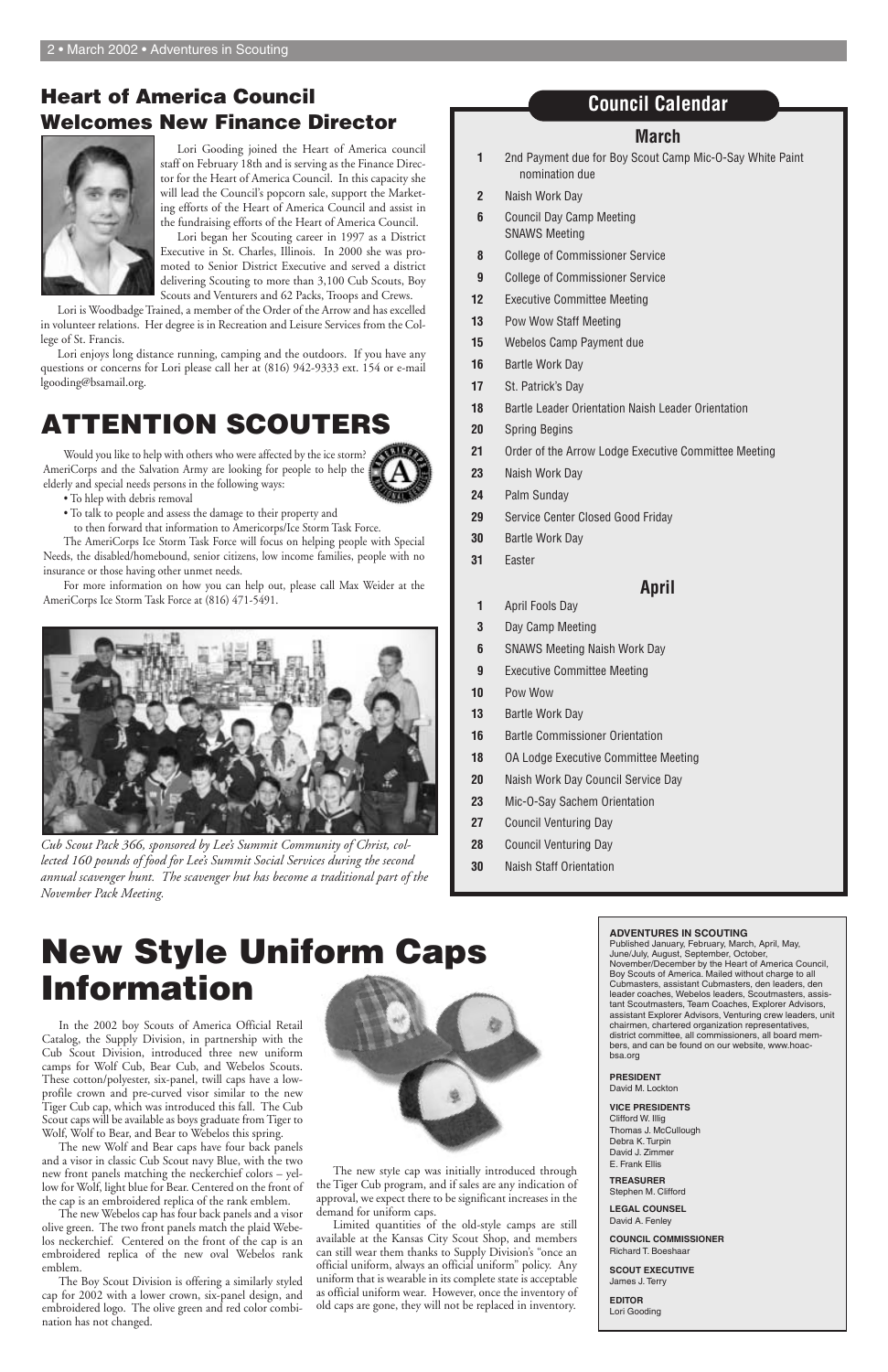Name: \_\_\_\_\_\_\_\_\_\_\_\_\_\_\_\_\_\_\_\_\_\_\_\_\_\_\_\_\_\_ Troop #: \_\_\_\_\_\_\_\_\_\_\_\_\_\_\_

|                                                                                  | <b>Call David Chinnery</b>             |
|----------------------------------------------------------------------------------|----------------------------------------|
| <b>TOTAL # OF TICKETS</b>                                                        |                                        |
| Endzone Reserved @ $$11$ for $$7 =$                                              | • Home Loans                           |
| Handling Charge $=$                                                              |                                        |
| Total Amount Due $=$                                                             | • Commercial Loans                     |
| Credit Card Type: ___________________________ Exp. Date: _______________________ | • Consumer Loans                       |
|                                                                                  |                                        |
|                                                                                  |                                        |
|                                                                                  | 816-554-7000                           |
| Or Please make checks payable to the KC Comets.                                  |                                        |
| Mail this form & payment to:<br><b>KC Comets</b>                                 | The Bank That Makes Loans              |
| c/o Renee VanLaningham                                                           | <b>First Community Bank</b>            |
| 1800 Genessee, Suite 111                                                         |                                        |
| Kansas City, MO 64102<br>Or Fax: 816-474-8730                                    | 301 S.E. Main . Lee's Summit<br>Member |
| <b>Questions?</b> contact Renee @ 816-474-2255 ext. 225                          | www.first-community-bank.com<br>FDIC   |



# -7000

**\*DEADLINE: March 15th for tickets to be mailed. Orders after the 15th will be held in Kempter Arena will call.**

• Recognition on the Kemper Scoreboard! •

Jerry Allen Koukol Randall Drew Madison Scott Richard Smith 53 Brian Bennett Twin Rivers 74 Joshua Charles Farr



| <b>Blue Elk</b><br>1216  | Michael Anthony Fleming   |
|--------------------------|---------------------------|
| <b>Blue Elk</b><br>1546  | Christopher Lee Oliphant  |
| 1865<br><b>Blue Elk</b>  | Christopher Marc Brayer   |
| <b>Blue Elk</b><br>2346  | David Wayne Littlewood    |
| 6346<br><b>Blue Elk</b>  | Ryan Lance Medina         |
| <b>Big Muddy</b><br>1319 | Adam Christopher Wingate  |
| <b>Big Muddy</b><br>1324 | Justin Allen Richards     |
| Kaw<br>34                | Marc Franklin Miller      |
| Kaw<br>211               | Geoffrey J. Ponnath       |
| 1400<br>Lone Bear        | Wesley Alan Nott          |
| 1400<br>Lone Bear        | Christopher Kyle Sweitzer |
| 1430<br>Lone Bear        | Brandon Ray Jolley        |
| 1430<br>Lone Bear        | Tyler Robert Sanders      |
| 1430<br>Lone Bear        | Patrick Garrett Edgett    |
| 1430<br>Lone Bear        | Adam Ford White           |
| Lone Bear<br>1513        | Evan James Schick         |
| 1632<br>Lone Bear        | Michael Kelly Collins     |
| Lone Bear<br>1632        | <b>Andrew Davis Moser</b> |
| North Star<br>1179       | Benjamin A. Layne         |
| North Star<br>1261       | Ralph Michael Shinogle    |
| 1261<br>North Star       | Marc Steven McClain       |
| North Star<br>1314       | Kevin Andrew Woods        |
| North Star<br>1351       | Edward Paul Henson        |
| North Star<br>1351       | Ryan D. Conley            |
| North Star<br>1397       | Ryan Carter               |
| Northern Tier<br>93      | Michael Dennis Pieper     |
| Northern Tier<br>93      | <b>Brian Scott King</b>   |
| Northern Tier<br>93      | Cole Michael Chmielewski  |
| Northern Tier<br>192     | Samuel Joseph Winslow     |
| Northern Tier<br>192     | John Michael Gordon       |
| Northern Tier<br>192     | Winston Williams Collins  |

**Eagles Eagles Cage 19**<br> **Eagles Eagles Eagles 1**<br> **Eagles Eagles 1**<br> **Eagles Eagles 1**<br> **Eagles Eagles 1**<br> **Eagles Eagles Eagles Eagles Pandal D**<br> **Eagles Eagles Pandal D**<br> **Eagles Pandal D**<br> Pelathe 53 Eric Southard Pelathe 53 Jeffrey Cravens<br>Pelathe 53 Brian Bennett Pelathe 55 Daniel Lee Affalter II Pioneer Trails 1084 Adam Ross Meyers Red-Tailed Hawk 85 Jordan Michael Winemiller Red-Tailed Hawk 201 Joseph Michael Zielinski Red-Tailed Hawk 201 Peter Joseph Love Red-Tailed Hawk 222 Scott Andrew Kocen Red-Tailed Hawk 240 Ryan Kyle Wright Red-Tailed Hawk 324 Shane Martin O'Connor Red-Tailed Hawk 324 Robert Miller Lutz Thunderbird 1003 Kristofer Ryan Friesz Thunderbird 1145 Justin Michael Pike Thunderbird 1323 Richard Donovan Sweeney Thunderbird 1366 Matthew Gage Thompson Thunderbird 1427 Gary James Rakes Trailhead 256 Nolan Harris Plous Trailhead 257 Charles Andrew Pond Trailhead 257 Jeffrey Samuel Stolper Trailhead 257 Arun Ninan Idiculla Trailhead 257 David Neil Schulteis Jr. Trailhead 257 William Ryan Carman Trailhead 282 Eric Krassoi Peach Trailhead 284 Dennis Howard Blosser Jr. Trailhead 395 Charles Louis Schorgl III Trails West 86 Timothy J. Erickson Trails West 108 Dennis Edward Hammer Trails West 181 Nicholas Joseph Schuier Trails West 181 David Paris Neal Trails West  $494$  Amos Shay Weaver

# **Attention:**

**Did you lose your wedding ring at Lake Jacomo during a camping experience?**

If you think this ring is yours please call Sheila Burn at (816) 478-0743. You must be able to describe the ring.



hinnery for:

#### **Saturday, March 23 Vs. Cleveland Crunch at 7:35 p.m. Tickets ONLY \$7**

• Have a Comets player visit your Troop Meeting! (Groups of 20 or more) • Sit in the Special Boy Scout Section! • <br>• Special \$4 discount seating! • <br>• All Boy Scouts will receive a Comets Patch! • <br>• Color Guard presentati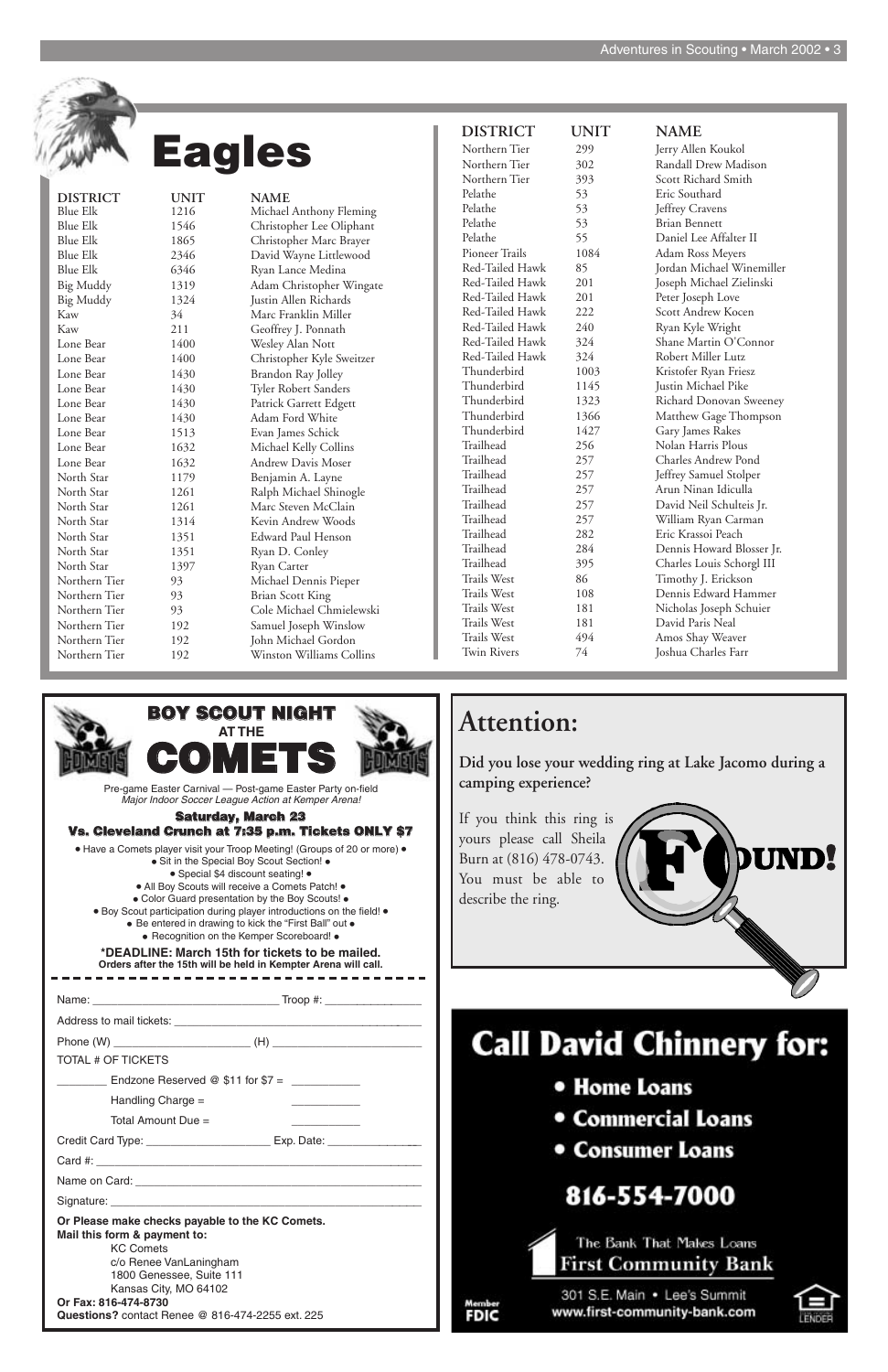

**Theme: American Treasures**

**Featuring: Sports, Games, Nature, Handicraft Projects, Shooting Sports, Camp Fun**



Important Information: Your Scout will be active at camp. He should wear a hat and his Camp T-Shirt every day, and CLOSED shoes. No sandals please!

#### **District Information:**

**Big Muddy** – Lion's Club Park – June 3 to 6 Grant Dealy, Staff Advisor, gdealy@bsamail.org

**Blue Elk** – George Owens Nature Center – June 10 to 14 Frances Hunley, Staff Advisor, fhunley@bsamail.org

**Kaw** – Naish Cub World – June 24 to 28 Marvin Clay, Staff Advisor, maclay@bsamail.org

**Lone Bear** – Artesian Park – July 8 to 12 Nick Geinosky, Staff Advisor, ngeinosk@bsamail.org

**Northern Tier** – Naish South Camp – June 17 to 21 Lisa Hayes, Staff Advisor, lhayes@bsamail.org

**North Star** – Platte County Fairgrounds – June 10 to 14 Steve Roberts, District Director, sroberts@bsamail.org

**Pelathe** – Douglas County Fairgrounds – June 10 to 14 Curtis Harris, Staff Advisor, charris@bsamail.org

**Pioneer Trails** – Knotts Elem. – June 17 to 21 Brian Tobler, District Executive, btobler@bsamail.org

**Red-Tailed Hawk** – Naish South Camp – June 24 to 28 Jason Ballew, Staff Advisor, jballew@bsamail.org

**Thunderbird** – Location TBD – June 17 to 21 Chad Wyancko, Staff Advisor, cwyanck@bsamail.org

**Trailhead** – Naish South Camp – June 10 to 14 Ross Pfannenstiel, Staff Advisor, rpfannen@bsamail.org

**Trails West** – Naish South Camp – July 8 to 12 Alan Sanders, Staff Advisor, asanders@bsamail.org

**Twin Rivers** – North Lake Park – June 3 to 7 Cortland Bolles, Staff Advisor, cbolles@bsamail.org

> *Fee is \$40.00 per Scout if paid by May 10, 2002 (Early Bird Deadline is April 12, 2002)*

For more information, contact the Staff Advisor above or visit the HOAC Web-site at www.hoac-bsa.org

District specific information is also available at District Roundtables and in the Resource Center at the Council Service Center.

#### **TRAILHEAD KEEP THIS INFO CLOSE IMPORTANT PHONE NUMBERS TO ANSWER YOUR QUESTIONS**<br>District Chair<br>Sam Colville

| District Chair        |
|-----------------------|
| District Vice-Chair   |
| District Commissioner |
| Program Chairman      |
| Activities Co-Chairs  |
|                       |

As always information can also be obtained by calling the Camping Department at the Council Service Center, 816-942-9333 or 800-776-1110.

# **2002 Cub Scout Day Camp**

# 2002 Trainer Development Conference

For Every Scouter Who is and will be delivering training to leaders and youth in all parts of the Scouting program Gain the latest training methods, principles and technologies. Begin the HOAC Trainer Certification Process. Register early class limited to first 100 trainers

> Advancement Chair Herb Strain (816) 941-8614 Camping Chair Chuck Even (913) 649-3836 Venturing Scott Worsham (913) 381-4082 Boy Scout Roundtable Dean Carlson (913) 681-2852 Cub Scout Roundtable Louis Rinke (913) 897-4775

> Gus Meyer (913) 642-3209 Forrest Bolles (913) 438-3637 Marc Elkins (913) 897-2857 Dave Gurwell (913) 381-3928 Rusty Wooldridge (913) 648-6748<br>Barb Spellman (913) 894-9229 Membership Chair Barb Spellman (913) 894-9229

 $(913)$  648-7272

#### Extensions for your District Executives of Trailhead District @ (816) 942-9333

### **Saturday, April 27, 2002 8:00 AM to 4:30 PM**

*Valley View United Methodist Church 95th and Woodward (One block east of Antioch) Overland Park, KS* 

**Cost: \$10.00 per person,** includes Handouts, Lunch and Snacks

**Plan to attend …** *Every youth deserves a trained leader.*

For additional Information, please contact Harold Frye @ (913) 492-3517 or the Program Services Department at the Council Service Center (816) 942-9333 or (800) 776-1110

#### **2002 Trainer Development Conference Registration**

**Acct #: 1-6801-701-20**

| District Management of the Communication of the Communication of the Communication of the Communication of the |  |  |
|----------------------------------------------------------------------------------------------------------------|--|--|
| Your Position                                                                                                  |  |  |

Make checks/money orders payable to: **Heart of America Council, BSA** and mail to: **HOAC — Trainer Development Conf PO Box 414177 Kansas City, MO 64141-4177**

#### **BLUE ELK 2002 DISTRICT LEADERSHIP**

District Chair: Dr. David Rock B816-521-2700

District Commissioner: Ron Karst H816-229-6381 Vice Chair of Operations: Ken Zelk B816-373-4800 Vice Chair of Program: Marvin Sands H816-373-1212 Vice Chair of Hum.Res: Aaron Guest B816-201-1038 Growth/ Membership Chair: Margaret Johnson H816-373-8213 District Director: Britt Davis B816-942-9333x124 Sr. District Executive: Ken Newkirk B816-942-9333x178 District Executive: Frances Hunley B816-942-9333x183

| Roger Hoyt        | ext. 146 | District Director  |
|-------------------|----------|--------------------|
| Ross Pfannenstiel | ext. 164 | District Executive |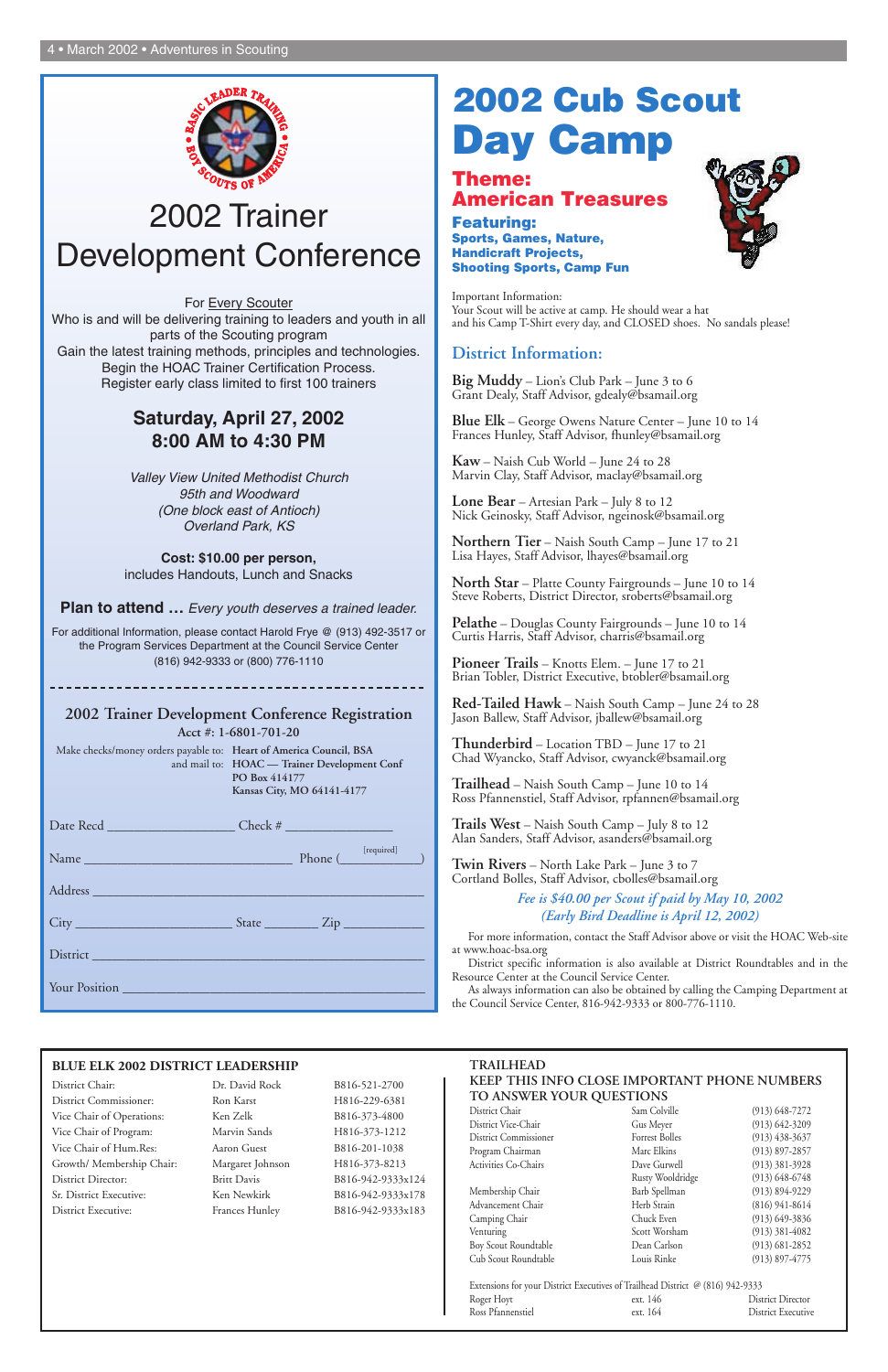Endowment

# **Your Will and the Future of Charity**

# **Tribute Funds**

### **In Memory Of:**

**Timothy Michael Bennett** Marysia Nowosad Johnny and Rebecca "Annie" Miller Oak Park High School Activities Booster Club Phyllis and Lario Yerino, Jr. Roger and Jennifer Yates Anonymous Donors Dorothy and Clifford Phillips Scott and Traci Sidesinger Joe and Kathy Harbison Linda Peine Tana and Curtis Stock Barbara Mason William and Vada Shields George Fehrenbach C. Dale and Kathy Elifrits Richard and Emily Brown James and Carol Ann Salisbury Gerald and Doris Crews Nicholas and Janet Saladino John and Donna Zaiger Edward Lane Marc and Janise Naughton Robert Hoops Matthew and Karen Hoops Julie Halsey Wendy Peterson Terri Moorman Janice Irene Kramme Karen, Paul, Jessica, Rachel Montesano Nancy Gillem Norma and Fredrick Sollman Michael and Tonya Ward Mary and Richard Green

Catherine Langjahr Mary Carrier Virginia and Lonnie Stephenson Bill and Marsha Beggs Dennis and Carol Barker William and Louise Overbey Melissa Biggs Folger Karen Warren Virginia and John Monroe, III Robert and Delilah Shotts Kathryn and Gary Graves Susan Dowden Brian and Misty Beatty Mona and Robert Gauer, Jr. Mary and Richard Read Patrick Zanone M.E. Roberts Colette Kingston Michael and Susan Young Colette Hunt Thomas and Janet Claas Tracy Sword Cerner Corporation Wayne and Patricia Dailey Jean Hollahan Premium Programmers, Inc. Phil, Linda, Matt, and Aaron Appling Harvey Allen and Linda Salsbury Patrick Crorkin Jill Christine Goodheart Craig Ligibel Charles and Patricia Zanone HRH Safety & Health Systems Scott Underwood Cascade Promotion Corporation Noel, Vicki, John and Erin Russell Keith and Carolann Fulk

Dr. Judith Wake Ralph Bennett Jerri Moulder Tracie and Zane Burke Larry and Sharlaine Hemmingsen Jane and James Pfeffer Glenn and Carol Liephart Joann and Joseph Zanone Mr. and Mrs. Thomas Crawford Robert and Terry Ann Becker James Rhodes Yellow Freight/Pricing and Yield Management Information Systems American Lung Assoc. of Western Mo. Aaron and Stacy Guest North Kansas City School District

#### **Kyle Chapman**

Scouts and Scouters of Troop 86 Robert Finn

#### **Christopher N. Shipley**

Robert Finn A.L. Huber Construction, Inc. Verla Buch David and Barbara Young Dena Rodell Mrs. Herbert Nunemaker David and Cheryl Mullin Rose Maycroft Robert and Connie Mistler Davidson Wm. And Ruth Leaton Debra and Mike Riggs Mary Rochelle A.H. Buttron Donald and Miriam Lira Brice and Colleen Smith

Helen Anno Mrs. B.L. Gigstad David and Joyce Didde Craig and Jackie Larson Margaret Worrell Janice Burlingame Cielo and William Cielo, Jr. Patty Maycroft Steven and Judy Roe Dale and Patricia Carlson

#### **Mary F. Vandenberg**

Country Club Bank Edwin and Joanne Yaeger Robert Finn Danny and Shari Nicholas Dr. and Mrs. Harvey Kimble William and Judy McEachen Norman and Harriett Trolia

#### **Vonda Imperalie**

Marissa and Ward Smith Jake Imperalie Bella Napoli

#### **J. Eldon Bailey** Marguerite Bailey

**Dennis Whitman** Rich and Beth McKown

#### **Richard Charles Slahck**

Debby Slahck and family, her friends, and coworkers at Sprint PCS (NCAR, HRPT & Refunds) Robert and Edith Murray Steve Reed and Donna Lusco-Reed

#### **Clifford A. Tozier**

Ray Seidelman, Jr. Harvey and Beverly Bodker J.D. and Teresa Threadgill Daniel and Virginia Wheatcroft Alan Uhl Cudney, Ecord, McEnroe & Mullane, LLC M.R. Coryell, Jr. Robert Cunningham, Sr. Warren and Joanne Kennedy J.D. and Mary Davis Joby and Jan Jobson Mr. and Mrs. R.E. Atha, Jr. Wilma Fader Gary and Peggy Rickel Zella Rickel Gary and Connie Baker Lyle and Betty Siple Tozier, Parkway, Housh, Jones Mr. and Mrs. Bruce Davis Wilber and Sibyl Hill David and Ann Tozier George and Lillian Gee

**Robert "Bob" Benjamin Salisbury** Jim, Ann, and Benjamin Salisbury

**Peter R. Olarian** Troop 284

#### **Darrell D. Mathis** Donn and Erna Wood

**Lewis A."Bud" Heaven** William Hansen Evelyn and William Bainbridge, Jr.

We've seen some interesting statistics lately about wills and bequests in America. Did you know:

- 70% of the people in this country who are old enough to have a will do not have a will of any kind;
- 70% of those who do have wills say that their will is not up to date, or it does not dispose of their property the way they want it to;
- 20% of all the people who die each year have no surviving spouse, children, or parents to leave their estate to.

Wills provide many ways for you to benefit the Heart of America Council. But, of course, you can also benefit your church, schools, and other worthy organizations you support. You can leave specific amounts or property, or you can leave a percentage of your estate. You can create memorial gifts in honor of a friend or create a charitable trust to generate income to you and your family. The possibilities are almost limitless.

A will gives you a lot of options as you decide how your estate will be distributed. But, if you have no will, you have no options. Call the Heart of America Council Endowment office and ask for more information about giving to Scouting through your will. It's a chance to make a significant gift to Scouting and also protect your estate for your family, loved ones and other organizations. Let us know how we can help.



One of the great things about Scouting is the way its programs merge traditional methods with innovative approaches. Our endowment program is no exception. Many donors are using deferred gift annuities to make their gifts to our council, while at the same time benefiting themselves and their families.

The deferred gift annuity is very much like the standard annuity: it offers guaranteed lifetime income payable by the Boy Scouts of America to the donor, the income is partially tax free, and the donor receives an income tax charitable deduction as soon as the gift is made. The only difference: the income is deferred to a future date of your choosing. It is perfect for donors who want additional income at retirement, or at a time when income from other sources drops off.

Deferring your income from the gift annuity increases your annuity amount and gives you a larger tax deduction than the regular gift annuity. It also provides a sizeable gift to the council to benefit Scouting in your area. The deferred gift annuity is easy to create and it can be created with cash or almost any kind of property.

Contact us for more information on this and other income-producing plans that benefit you, your family, and Scouting. We have plans that can pay you now, and plans that can pay you later!

#### **"The Council Pays Me Money?"**

It comes as quite a surprise to many donors that, after all these years of making gifts to the BSA, there is now a way for them to get back money from the BSA. A common type of a gift called a gift annuity makes this possible for you and other donors.

The gift annuity is simply a contract between you and Boy Scouts of America. You make a gift of cash, stocks, bonds, or any number of other items of property. In return, the BSA agrees to pay you a guaranteed annual annuity for the rest of your life. If you are married, the annuity can also be paid to your spouse for life as well. The annuity amount depends on your age -- the older you are, the larger the annuity you will receive each year.

In addition to the annual income (part of which is often tax free, by the way), you also receive an income tax charitable deduction the year you make the gift annuity. Your gift to the council can be large or small, and the gift annuity is very simple to create.

Contact Jason Baxendale, Endowment Director at (816) 942-9333 ext. 129 for more information about the gift annuity. You won't look at giving to Scouting in the same way again!

#### **"We Can Pay You Now or Pay You Later"**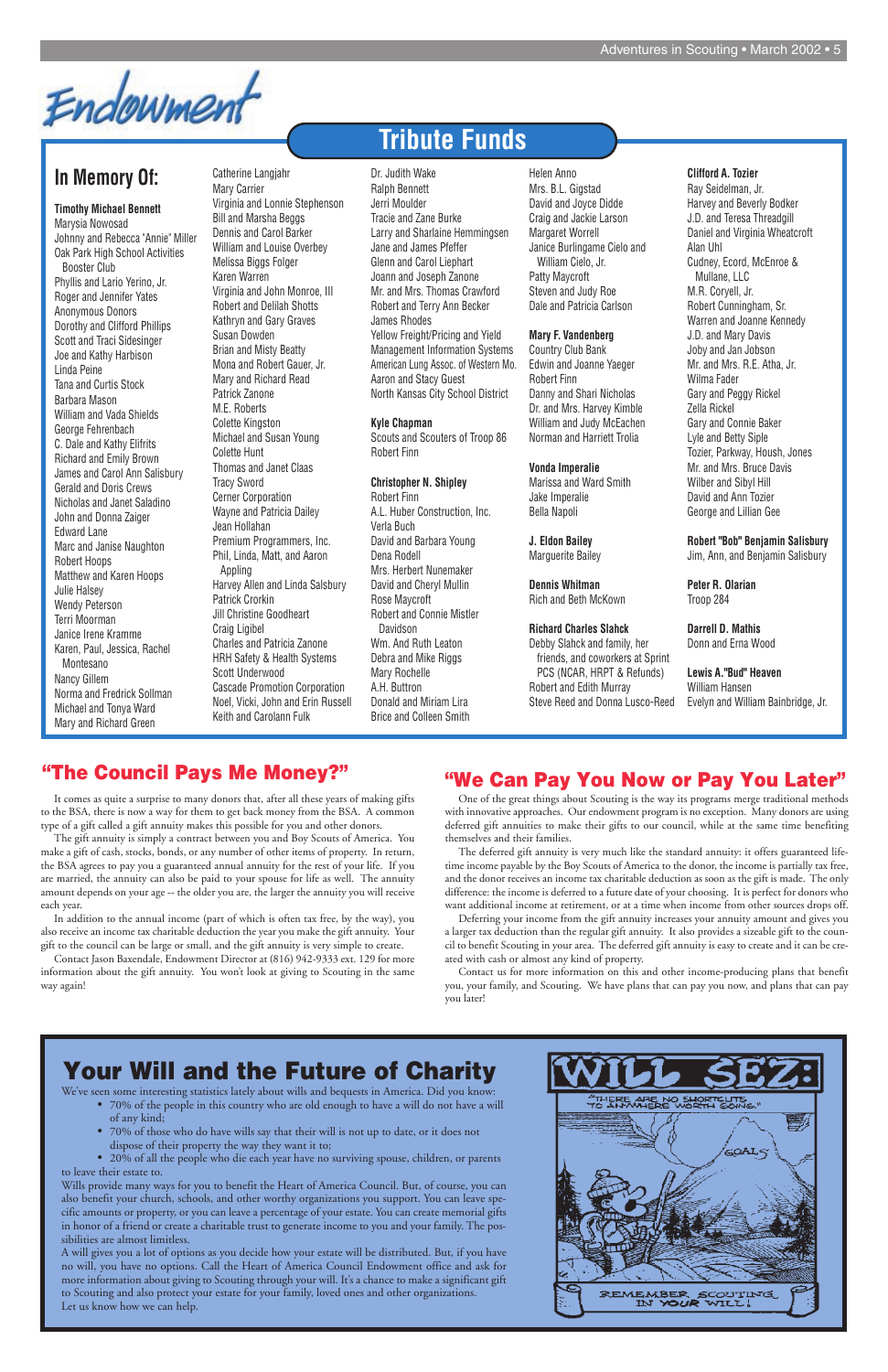Camping

## **Adult Leadership Requirements**

There must be at least two adult leaders with each troop in camp at all times. The unit leader or person serving as unit leader (camp Scoutmaster) must be at least 21 years old and a registered member of Boy Scouts of America. The second adult may be a registered Scouter 18 years or older. Troops can share a campsite and leadership to meet this requirement with the approval of their unit committee and chartered organization.

Leaders are encouraged to complete the Basic Leader Training program including the outdoor session before attending camp. There will be pre-camp planning and training meetings also for adult and youth leaders. The Camp Leader's Guidebook will be available in March.

### **BARTLE AND NAISH BOY SCOUT CAMP REGISTRATION**

#### **Rotary Camp**

Rotary Camp provides Scouts with special needs in our council an exciting opportunity to experience a resident camp. This year's session is scheduled for August 6-10, 2002 at Rotary Camp, sponsored by Rotary Club #13 and located in Lee's Summit on the edge of Lake Jacomo. The cost for Rotary Camp for 2002 will be \$120.00.

The excellent facilities available include: pool, dining hall, pavilions, cabins and a beautiful campus. Scouts can participate in swimming, handicraft, Scoutcraft, a nature outpost program, campfires, and an enjoyment of the overall camping experience.

Dusty Boatright, Kaw District Executive will serve as camp director for 2002. Lisa Hayes, Northern Tier District Executive will be the assistant director.

Camp directors are currently interviewing candidates to serve on the 2002 camp staff. To serve the full summer season, Scouts must be at least 15 years old by June 1, 2002. Counselors in Training (Naish only) serve for one session only and must be 14 years old by June 1, 2002. Counselor positions require Scouts be 18 years old or a high school graduate, and several director positions require that the employee be at least 21 years old. Most positions are paid and all include room, board, staff t-shirts (2), and a chance to serve Scouting in a very valuable way! Anyone interested in being on camp staff should pick up an application in the Resource Center at the Council Service Center, their district roundtable, or download one from our website at www.hoac-bsa.org and click on Resoure

Applications are being accepted for camp staff. If you have the desire to work on a close basis with a fellow scout and to give back more to Scouting than it has given to you, please apply.

If you would like more information regarding this camp, call camping service at 816-942-9333 or 1-800-776-1110.

#### **Camperships Available**

Each Scout should experience summer camp, Webelos camp or day camp regardless of their financial background. Each year, financial assistance is available to make camp a reality for all Scouts.

Campership forms are available on our website at

www.hoac-bsa.org and click on Resources or in the Resource Center at the Council Service Center and should be completed and returned by April 1, 2002 to receive consideration. This program is not designed to provide 100% of the necessary funds but to supplement the resources of the family, unit, and chartered partner. Boys are encouraged to participate in some form of the money-earning project that will contribute to their camp fee.

#### **Volunteer Physicians Needed**

The Cortes Health Lodge at the H. Roe Bartle Scout Reservation has openings for all volunteer physicians. Camp doctors assist with sick calls and are on call at other times.

Physicians must be licensed to practice medicine in the State of Missouri or Kansas. Housing and meals are provided. If a parent of a scout in your troop is a physician and would be interested in serving at camp, please call camping service at the Council Service Center. All physicians must fill out camp staff applications. Please call camping services to have an application mailed to you.

#### **RESIDENT SUMMER CAMP STAFF**

#### **Provisional Camping**

Scouts who cannot attend with their troop, or who wish to attend camp for an additional session can participate as a provisional camper. Space is limited and preregistration is required. Anyone needing assistance in locating a troop to attend summer camp with may call camping services at 942-9333 or 1-800-776- 1110.

#### **Summertime Pack Award**

Each pack should take advantage of the Summertime Pack Award as part of its program planning. The award recognizes the den or pack for conducting a quality program during the months of June, July and August. Flagpole ribbons, certificates or individual pins can be earned as recognition for achieving this award. Experience shows that packs that earn the Summertime Pack Award and stay active through the summer are better prepared to kick off with a strong program in September. Applications are available from customer service.

#### **National Camping Award**

Troops that present a well-balanced camping program to their Boy Scouts are those that measure up to the standards of the National Camping Award. This award is presented annually to the trop that has an outstanding outdoor program. The minimum requirements for the National Camping Award are: patrol activities, short term camping and long-term camp. This award can be earned over a 12-month period (charter year or calendar year.) Applications are available from customer service.

#### **H. Roe Bartle Scout Reservation**

Consisting of three camps (Piercing, Arrow, Lone Stare, and Sawmill), this 3,600 acre reservation will have over 8,000 Scouts and leaders attend this summer. Scouts will learn skills in a variety of activities including: Scoutcraft, aquatics, field sports, nature, conservation and handicraft. Each year thousands of scouts visit the Program Ranger outpost areas, such as Paddles, Turkey Wing Gun Club, Mountain Man Village, Project COPE, and a back road mountain bike tour through St. Clair and Benton Counties. Bartle also has an outstanding lakefront facility, complete with canoes, rowboats, sailboats, water skiing, and motorboats. For many Scouts, participating in the Tribe of Mic-O-Say, the council's local honor camping program will be the highlight of their camping experience and instill in them the desire for continues service in Scouting well into adulthood.

#### **Health and Safety**

The Naish and Bartle Scout Reservations have qualified first aid personnel on site at all times for the treatment of minor ailments. Nearby medical facilities are always available should the need arise.

Adults 40 and over must have an annual medical exam. Adults 18-39 and youth must have had an exam within the past 36 months while updated the health history annually.

#### **2002 Camp Fee Schedule**

#### **OUT OF COUNCIL – Boy Scout Resident Camp**

\*There are no part-time youth at camp.

SECOND FEE PAYMENT **for all full-time leaders and Scouts is due** March 1, 2002.

FINAL FEE PAYMENT **for all full-time leaders and Scouts is due** May 3, 2002.

LATE FEE PAYMENT **for all full-time leaders and Scouts is applicable May 4, 2002 or after THE ONLY EXCEP-TIONS WILL BE FOR SCOUTS OR LEADERS JOINING BOY SCOUTING FOR THE FIRST TIME ON OR AFTER** MAY 4, 2002. **Any unit adding a Scout or leader on or after May 5, 2002 must give the camping services department a specific name. This policy is intended to assist us in planning our food, supplies and equipment orders in advance of your arrival.**

|                           | <b>IN COUNCIL – Boy Scout Resident</b>              |                                                 |                                                    |                                                |
|---------------------------|-----------------------------------------------------|-------------------------------------------------|----------------------------------------------------|------------------------------------------------|
|                           | <b>BARTLE</b><br><b>ON OR BEFORE</b><br>MAY 3, 2002 | <b>BARTLE</b><br>MAY 4, 2002 OR<br><b>AFTER</b> | <b>NAISH</b><br><b>ON OR BEFORE</b><br>MAY 3, 2002 | <b>NAISH</b><br>MAY 4, 2002 OR<br><b>AFTER</b> |
| *Youth                    | \$205.00                                            | \$225.00                                        | \$150.00                                           | \$170.00                                       |
| 1 <sup>st</sup> two ldrs. | \$100.00                                            | \$120.00                                        | \$80.00                                            | \$100.00                                       |
| Add'l ldrs.               | \$205.00                                            | \$225.00                                        | \$120.00                                           | \$140.00                                       |
| Part time ldrs.           | \$30.00 per day                                     | \$35.00 per day                                 | \$30.00 per day                                    | \$35.00 per day                                |

|                 | <b>BARTLE</b><br><b>ON OR BEFORE</b><br>MAY 3, 2002 | <b>BARTLE</b><br>MAY 4, 2002 OR<br><b>AFTER</b> | <b>NAISH</b><br><b>ON OR BEFORE</b><br>MAY 3, 2002 | <b>NAISH</b><br>MAY 4, 2002 OR<br><b>AFTER</b> |
|-----------------|-----------------------------------------------------|-------------------------------------------------|----------------------------------------------------|------------------------------------------------|
| *Youth          | \$230.00                                            | \$250.00                                        | \$155.00                                           | \$175.00                                       |
| 1st two ldrs.   | \$130.00                                            | \$150.00                                        | \$95.00                                            | \$115.00                                       |
| Add'l ldrs.     | \$230.00                                            | \$250.00                                        | \$125.00                                           | \$145.00                                       |
| Part time ldrs. | \$32.00 per day                                     | \$37.00 per day                                 | \$32.00 per day                                    | \$37.00 per day                                |

|                | 2002 SESSION DATES |                |
|----------------|--------------------|----------------|
| <b>SESSION</b> | <b>BARTLE</b>      | <b>NAISH</b>   |
|                | June 10 - 19       | June $9 - 15$  |
| 2              | June 20 - 29       | June 16 - 22   |
| 3              | June 30 - July 9   | June $23 - 29$ |
| 4              | July 10 - 19       |                |
| 5              | July 20 - 29       |                |
| 6              | July 30 - August 8 |                |

#### **REFUND POLICY**

**There will be a** \$100.00 BARTLE CANCELLATION FEE and a \$75.00 NAISH CANCELLATION FEE (includes \$20 non-refundable deposit) **May 4th or after for any camper (Scout or leader) not attending. There will be** a \$10.00 PER DAY PART-TIME LEADER CANCELLATION FEE. **(Units may fill the slot internally. Scout and leader slots are interchangeable.)** THIS CANCELLATION FEE IS ASSESSED FOR EQUIPMENT, FOOD, AND PROGRAM PURCHASES MADE PRIOR TO CAMP, WHICH CANNOT BE CANCELED DUE TO ABSENCE OF CAMPERS. **After cancellation fee is accessed, all funds are refundable.**

If a Scout or leader becomes ill while attending camp and is sent home by the camp medical staff, they are eligible for a pro-rated refund (by day) of the "balance of fee." (\$20 deposit is non-refundable). If a camper leaves without being sent home by the camp medical staff, there is NO refund.

All refunds and overpayments will AUTOMATICALLY be processed after each camp session has been balanced by the Council Service Center Program Department.

#### **Registering Leaders for Camp**

Council policy requires all leaders both part and fulltime attending camp to be registered leaders of the Boy Scouts of America. Please plan ahead to ensure you meet the requirements of this National Standard. Any leader not registered will be asked to leave camp.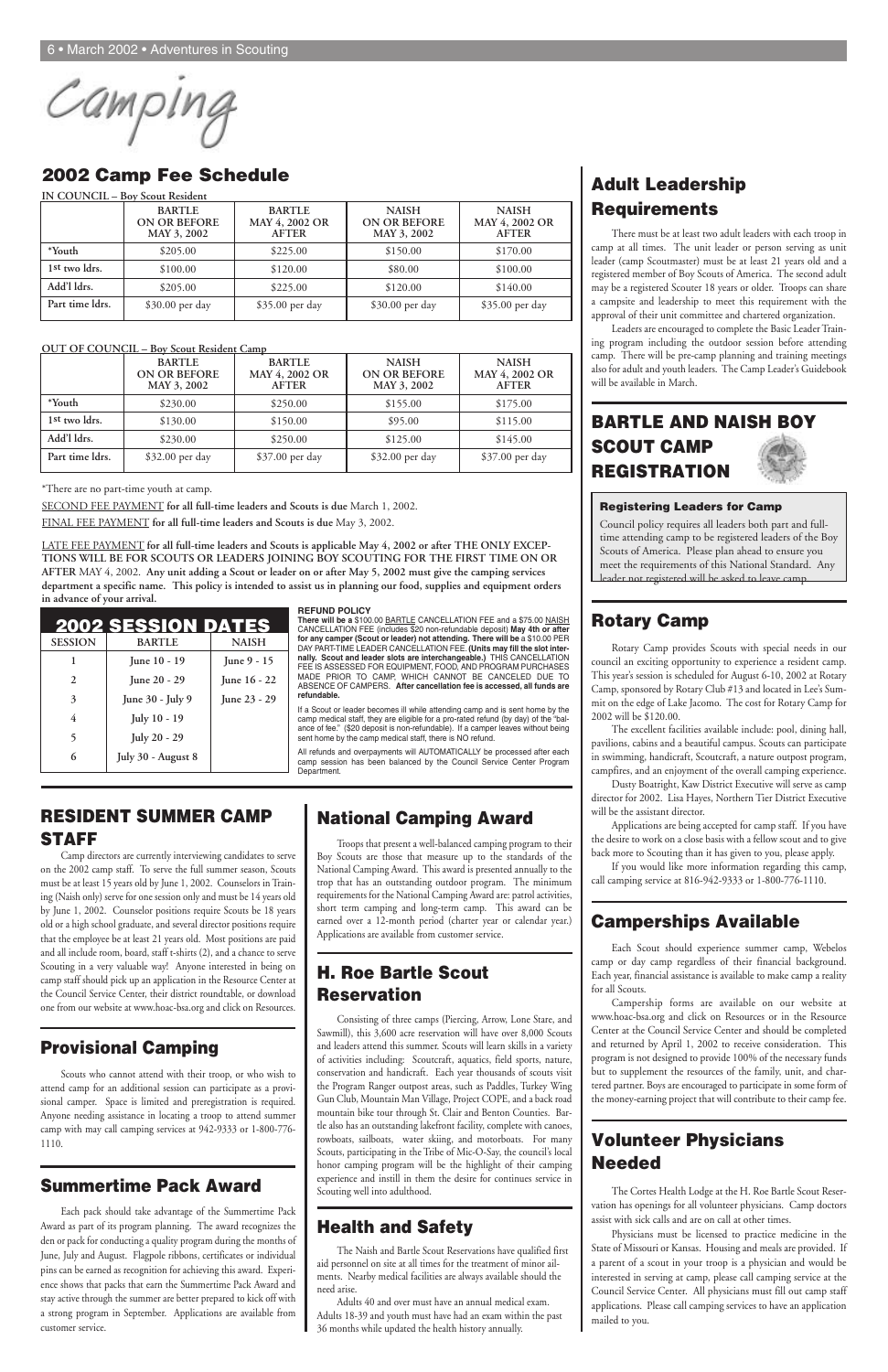Camping

#### **Summer Camp Payment**

The second summer camp fee payment is due on Friday, March 1, 2002. This payment equals \_ the remaining balance. The final payment is due Friday, May 3, 2002. Late fees will be added starting May 4, 2002. Please make all adjustments to full-time boy and leader totals and part-time leader totals on your unit's account by May 3rd. This will help eliminate confusion when it is time to settle your account at camp.

#### **BROWNSEA II**

Work is underway on the council's annual Junior Leader Training course, Brownsea II. This year's program will be held June 2 through June 8, 2002, at the Naish Scout Reservation. It is an intense seven-day camping experience, stressing leadership skills, the patrol method, and learning by doing. This is a must for those Scouts in your unit with the potential to be Senior Patrol Leaders, Assistant Patrol Leaders, and Patrol Leaders. The cost to attend is \$150.00, and applications for staff and participants are still being accepted. To attend, a youth must be at least 13 years of age, a First Class Scout, and be recommended by his Scoutmaster for attendance.

Those interested in attending should download a form from the council website at www.hoac-bsa.org and click on Resources, you may obtain one from the Council Service Center — Resource Center or contact camping services at 816-942- 9333.

#### **Order of the Arrow**

#### **OA Membership**

Are you an Arrowman? Are you counted in the number of active Arrowmen? If you have not yet renewed your OA membership, it is not too late. Dues for 2002 are only \$7.00 per year. Contact the OATR (Order of the Arrow Troop Representative) in your troop or call the camping department for more information about membership. Upcoming events include:

#### **Induction Weekend #1**

Date: May 3rd & 4th Location: Theodore Naish Scout Reservation **Induction Weekend # 2** Date: May 17th & 18th

Location: Theodore Naish Scout Reservation

Registration information can be found on the website at www.hoac-bsa.org/OrderArrow or in the Resource Center at the Council Service Center.

If your troop would like to schedule a unit election to prepare for one of our three Induction Weekends in 2002 — please contact your chapter chief or District Executive.

#### **YOUTH PROTECTION MONTH**

April 2002 is Youth Protection month and is an opportune time for adults and children to discuss this serious subject. For adults, there is Youth Protection Guidelines for Parents and Leaders, and also for adult Venturing leaders. For youth, the BSA uses a variety of tools, including videotapes, to communicate with young people about protecting themselves against all forms of abuse. The BSA's award-winning videos of child abuse prevention help youth recognize dangerous situations and avoid

becoming victims.

The video It *Happened to Me* is designed for Cub Scouts, boys ages 6 to 10, to view with their parents or guardians. The video presents five scenarios of high risk situations that boys may encounter. It establishes safety rules that help the boys counteract the fear and shame that can result from abusive situations.

*A Time to Tell* is designed for Boy Scouts, boys ages 11 to 14. This video depicts the risks of sexual abuse through dramatizations of adolescent experiences.

A third video, *Youth Protection: Personal Safety Awareness* is designed for any young adult (boy or girl) ages 14 to 20. It is made up of vignettes dealing with the issues of acquaintance rape, Internet safety, stalking, and fraternization. Each scenario is followed by instructions for local group discussions and a teen panel discussion, with pertinent advice regarding each situation.

A new resource has been developed to assist in the teaching of youth to protect them against abuse. A comic book has been created to illustrate to Cub Scout — age boys the dangers of abuse such as bullies and peer group violence and how to prevent it. Comic books and Youth Protection Leader Guides will be available at March Roundtable.

These resources have been widely used—inside and outside of Scouting. To obtain a copy of these videos, contact the Council Service Center.

Remember, any case of abuse is one too many!

#### **National High Adventure Programs**

Think of your hardest hike, your coldest campout, or your toughest canoe trip. Think of how you felt when you finally got home: exhausted but excited! Now suppose there were places you could go to top that hike, that campout, or that canoe trip. Places that would take more out of you, but give it all back and then some. There are such places: The BSA High-Adventure Bases. These bases (Philmont Scout Ranch, Northern Tier Canoe Base, Florida Sea Base) are more than just existing in the out-of-doors. The skills learned and practiced there mean learning to live with other people cooperatively and building a sense of teamwork.

You may think these National High Adventure Bases are only for the experienced campers, canoers, sailors, or hikers, however, over 25,000 Boy Scouts and Venturers participated last year and they were of varying heights, weights, strengths, and skills. What they had in common was the love of outdoors and a desire for a challenge.

These program opportunities provide a unique and challenging experience. They give to youth and adults an opportunity to leave the everyday routine behind and take a fresh look at themselves and how they work with other people.

Please contact the Council Service Center for information (816-942-9333 or 1-800-776-1110) on 2002 and 2003 council high adventure contingents.

#### **BOY SCOUT CAMP SCOUTMASTER ORIENTATIONS**

**ATTENTION!!!**

# **DATE CHANGE**

#### **BARTLE SCOUT RESERVATION**

| Date:     | Monday, March 18, 2002           |
|-----------|----------------------------------|
| Time:     | 6:30 p.m. - pick up packet       |
|           | 7:00 - 9:00 p.m. - orientation   |
| Location: | Avondale United Methodist Church |
|           | 311 N.E. Winn Road               |
|           | OR                               |
| Date:     | Tuesday, March 19, 2002          |
| Time:     | 6:30 p.m. - pick up packet       |
|           | 7:00 - 9:00 p.m. - orientation   |
| Location: | Beth Shalom Synagogue            |

9400 Wornall Road

#### **NAISH SCOUT RESERVATION BOY SCOUT CAMP LEADER'S ORIENTATION**

Date: Tuesday, March 19, 2002 OR Wednesday, March 19, 2002

#### Time: 6:30 p.m. - pick up packet 7:00 - 8:30 p.m. - orientation Location: Heart of America Council Service Center

#### **Bartle Commissioners Orientation**

If you are a commissioner please put April 16, 2002 on your calendar for the Bartle Commissioners Orientation. The meeting will begin at 7p.m. at the Scout Service Center. Come and meet old friends while learning about your role as a service to units at camp.

#### **SNAWS XVIII**

Sharing Native American Ways Seminar XVII will be held on April 6, 2002 at Bingham 7th Grade Center located at 1716 S Speck Road, Independence, Missouri. The early bird registration fee of \$8 per person is due by March 1st. The day will center on this year's theme "Northern Prairie." Many opportunities will be given to enhance your Scouts' knowledge of Native American culture. Class offerings include: Drum Etiquette, Feather Symbolism, Indian Dress and more. Get your registration form now at the Council Service Center, at your district roundtable, or on the council website at www.hoac-bsa.org and click on Resources.

#### **Sign-ups for the 2003 Philmont Contingent**

The tentative date for the 2003 Philmont Contingent is July 25-August 7, 2003. Troops, patrols, or individual scouts may take advantage of the council-coordinated trek. The council provides leadership. The cost will be \$660.00 and includes the following:

- Roundtrip transportation
- All meals enroute
- Philmont fee
- High Adventure T-Shirt
- (2) Shakedowns--(2) Weekends
- Crew Equipment

Applications will be available at your **MARCH** roundtables.

**2003 Council Philmont Contingent Draw**

7:00 p.m. Wednesday, May 15, 2002 Council Service Center 10210 Holmes Road Kansas City, MO 64131

The rules for the draw are as follows:

1) A maximum of six (6) spaces will be available per unit. A combination of more leaders than boys is not permitted. (Example: 3 boys/3 leaders, 4 boys/2 leaders, 6 boys/0 leaders).

2) Each participant entered in the draw must be represented by a completed application and be ready to present a non-refundable deposit of \$75.00 the night of the draw.(Example: 6 participants — 6 forms — 6 checks)

3) Boys in the draw must not have been to Philmont High Adventure Base in the last two years.

4) All participants will attend a parent's meeting in February 2003, an itinerary selection meeting in March 2003, a 1-day shakedown in March 2003, and a 3-day shakedown in April 2003 — specific date TBA.

5) A stand-by list of alternates will be established, will go through all the training with the contingent and will be prepared to substitute for any of the 48 members anytime up to departure date should someone have to withdraw from a crew. These alternates will be guaranteed a position with the following years contingent.

6) No other waiting list will be kept.

7) Applications for the Council's Philmont Contingent will be available after March 1, 2002 at Roundtables and in the Resource Center at the Council Service Center.

#### **Mic-O-Say Ceremonies**

#### **NAISH SCOUT RESERVATION**

#### **WEBELOS CAMP LEADER'S ORIENTATION**

Date: Wednesday, April 24th OR Thursday, April 25th

Time; 6:30 p.m. - pick up packet 7:00 - 9:00 p.m. - orientation Location: Council Service Center 10210 Holmes Road, KCMO

| Session                | Call Night | Warrior  | Brave &<br>Honorable<br>Warrior |
|------------------------|------------|----------|---------------------------------|
| 1                      | June 13    | June 15  | June 17                         |
| 2                      | June 23    | June 25  | July 27                         |
| 3                      | July 3     | July 5   | July 7                          |
| 4                      | July 13    | July 15  | July 17                         |
| 5                      | July 23    | July 25  | July 27                         |
| 6                      | August 2   | August 4 | August 6                        |
| 2002 Bartle Camp Dates |            |          |                                 |

**Clip out and put in your wallet or purse!**

| Session | Dates              | Visitor's Day     |
|---------|--------------------|-------------------|
|         | June 10 - June 19  | Sunday, June 16   |
| 2       | June 20 - July 29  | Sunday, June 23   |
| 3       | June 30 - July 9   | Sunday, July 17   |
| 4       | July 10 - July 19  | Saturday, July 13 |
| 5       | July 20 - July 29  | Sunday July 28    |
| 6       | July 30 - August 8 | Sunday, August 4  |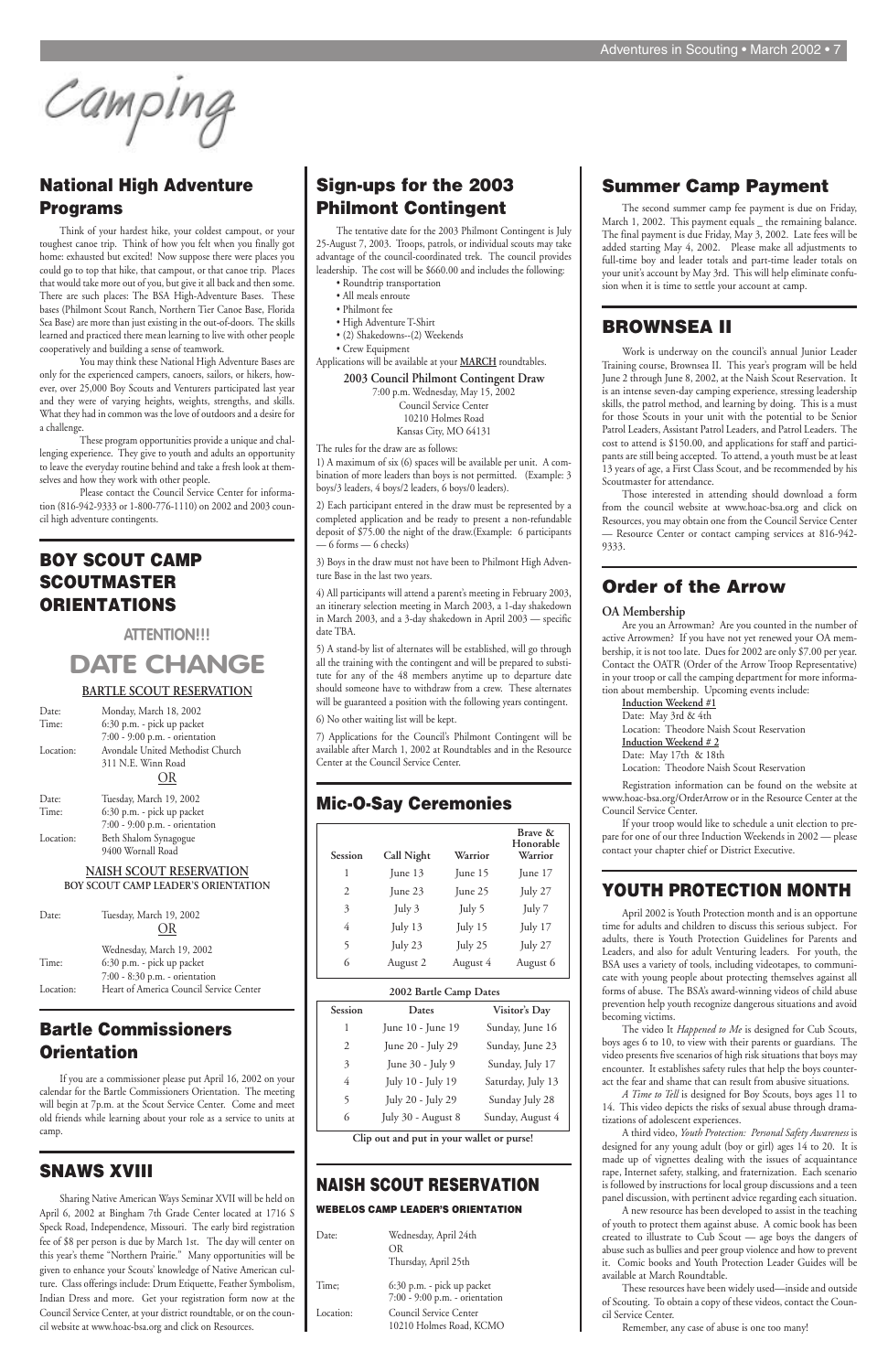Tailed Hawk

#### **1st Red-Tailed Hawk District Dinner**

On January 12 at the First Baptist Church of Olathe the district held its awards dinner. About 150 folks attended the splendid affair, where 2001 Eagle Scouts, Outstanding Leaders, and District Award of Merit recipients were recognized. A special thanks to Hal Schmidt, Gene Lamb, and everyone involved who made this outstanding event possible.



#### **American Treasures, Day Camp 2002**

The summer fun is getting closer with each passing day. This year there will one session of camp from June 24 to 28 at Camp Naish, South Camp. For questions, concerns are better yet to help out on staff please contact interim director, Jeff Wandtke 913 764-8413, program director *Trisha Vandewater* 913 393-2919 or *Jason Ballew* at 816 942-9333 x182

#### **2002 Friends of Scouting Campaign "TEE IT UP FOR SCOUTING"**

Friends of Scouting 2002 is well under way to another exciting campaign. Who will be next? This year's campaign leaders our overall chairman Steven Geiger and family chairman Keith Sickendick. Thank you to all the packs and troops that have recruited a unit coordinator and set a date for a Family presentation. If your unit has done so please contact your District Executive, *Jason Ballew* 816 942-9333 x182, fax 816 942-8086, jballew@bsamail.org.

#### **Every Boy Deserves a Trained Leader**

Please take advantage of training, which in turn will help provide the best program to the youth of our district. Youth Protection is held at every Roundtable, which is the first Thursday of the month beginning at 7:00 P.M. We have recently completed Boy Scout Training in February and have Cub Training tentatively planed in April at Olathe Christian Church. *For questions regarding training please contact Judy Da*y at 913 782-904

#### **March**

| 7 | Roundtable at 7:00 P.M., Youth |
|---|--------------------------------|
|   | Protection Training available, |
|   | <b>MNU Family Life Center</b>  |

- **14** District Commissioners Meeting, 7:30 P.M. MNV Library
- **15** March Recharters Due!
- **28** District Committee Meeting at 7:00 P.M. Stanley Presbyterian Church

#### **April**

- **4** Roundtable at 7:00 P.M., Youth Pro tection Training available
- **2&9** Cub Scout Training, 6:30 9:30 P.M. Olathe Christian Church
- **20** Boy Scout Outdoor Leader Skills Training at Naish
- **21** Boy Scout Outdoor Leader Skills Training at Naish
- **28** District Committee Meeting at 7:00 P.M. Stanley Presbyterian Church

#### **Calendar of Events**

#### **Learning for Life Division Welcomes New Executive**

The Heart of America Council would like to welcome Emily

Minear as the new Executive for the Learning for Life Division. Effective January 16, 2002, Emily assumed the responsibilities of Exploring Executive.

Emily joined the Hear of America Council staff in October of 2002, has

For more information or to schedule a personalized course for your organization, please contact Adam Berthot, Exploring/Learning for Life Training Specialist at 816-942-9333, ext. 170 or email: aberthot@bsamail.org.

successfully served as a Blue Elk District Executive. If you have any questions or concerns, please call Emily at (816) 942-9333 ext. 177, or email her at eminear@bsamail.org.

#### **Resources**

Visit our national web-site for all of your program and recognition needs! Please take advantage of this great resource tool! Check it out today at: www.learning-for-life.org.

#### **Friends of Scouting**

The 2002 Friends of Scouting campaign is upon us again. We are looking at a goal of \$70,000 with a projected date of accomplish-

ment by April 1,2002.

This is an opportunity to provide financial support to over 55,000 youth in Kansas City. The support helps to deliver life-changing values of Scouting programs and the Learning for Life programs to youth in our 19-county area.

Currently, there is around 4,500 young men and women who participate in about 100 Explorer Posts in the greater Kansas City area.

The Learning for Life program operates in schools to provide life skills, character and career education programs to students in grades K-12, with enrollment of over 18,000. If you would like to further support these programs financially, and/or have questions regarding the Friends of Scouting Campaign, then please call the Exploring division at 816- 942-9333.

This is a great way to maintain and strengthen the Learning for Life and Exploring promise for Kansas City's youth of today, and tomorrow.

#### **Cluster Activities**

A new aspect to programming in Exploring will be introduced this late-spring to early summer. This program will be known as

*"Spring Cluster Activities."* 

These activities will consist of specific career related activities related to each Exploring cluster (i.e. Arts and Communications, Business and Law, etc….). These events could range from project competitions between posts, presentations given and exchanged between posts, or even re-inacted/mock situational events.

A meeting will be held with all Cluster chairs and Exploring advisors this early spring to discuss and brainstorm this activity. A direct mailing to all advisors will be conducted with information regarding this meeting and the spring activities.

If you have any questions, feel free to contact the Exploring division at 816-942-9333.

#### **Training**

In order to be successful with any youth program, adult leader training is essential. Specialized courses have been developed to give every Explorer Post Advisor and every Learning for Life teacher the required tools to help their young people to get the most out of the program. Training Courses have been reconstructed to last 30-45 minutes after which you will be much better equipped to handle the programming ahead.

#### **Super-Activity Requests**

To all posts who are planning a super-activity this year, just a quick reminder on Tour Permits. Each post that is planning to travel outside of the 19-county Heart of America Council, needs to contact us to obtain a Tour Permit form. We ask you to inform us of your post's plans, as well as, returning the completed form to us. By completing this form, each of us will have an official copy for our individual files and will allow us to be informed of your super-activity plans. Thank you for your assistance and understanding.

If you have any questions or would like to request a Tour Permit form, then please call the Exploring division at 816-942-9333. These forms can also be found in the "Guide to Safe Learning for Life Activities".

#### **KEEP THIS INFO CLOSE! IMPORTANT PHONE NUMBERS TO ANSWER YOUR QUESTIONS**

| District Chairman                  | <b>Bill Cheek</b>   | $(913)$ 897-0309    |
|------------------------------------|---------------------|---------------------|
| <b>District Commissioner</b>       | <b>Buzz Shepard</b> | $(913) 829 - 1924$  |
| District Vice-Chair                | Mark Towster        | $(913)$ 897-3094    |
| District Finance Chairman          | Steven Geiger       | $(913) 851 - 8552$  |
| District Program Chairman          | Jeff Wandtke        | $(913) 764 - 8413$  |
| District Training Chairman         | Judith Day          | $(913) 782 - 9046$  |
| District Camping Chairman          | John Jones          | $(913)$ 897-5567    |
| District Membership Chairman       | Nancy Chapman       | $(913)$ 829-0366    |
| District Advancement Chairman      | Hal Schmidt         | $(913) 897 - 2154$  |
| <b>BSA Roundtable Commissioner</b> | Dave Weerts         | $(913) 829 - 1321$  |
| Cub Roundtable Commissioner        | Paula Champion      | $(913) 764 - 9482$  |
| District Executive                 | Jason Ballew        | (816) 942-9333 x182 |
|                                    |                     |                     |



| District Award of Merit<br>Mike Dishman<br>Gene Lamb               | 315<br>85         |
|--------------------------------------------------------------------|-------------------|
| <b>Outstanding Tiger Den Leader</b><br>Pati Lefler                 | 3204              |
| <b>Outstanding Webelos Leader</b><br>Susanne Goodack<br>Deb Seitz  | 3240<br>3131      |
| <b>Outstanding Cubmaster</b><br>Dan Wohlford<br>Christopher Wright | 3467<br>3240      |
| <b>Outstanding Committee Chair</b><br>Keith Sickendick             | 425               |
| <b>Outstanding Assistant Scoutmaster</b>                           |                   |
| Jerry Wickersham<br>Larry Schantell<br>Dan Kerling                 | 201<br>222<br>315 |
| <b>Outstanding Scoutmaster</b><br>Gary Hazeltine<br>Hal Schmidt    | 425<br>222        |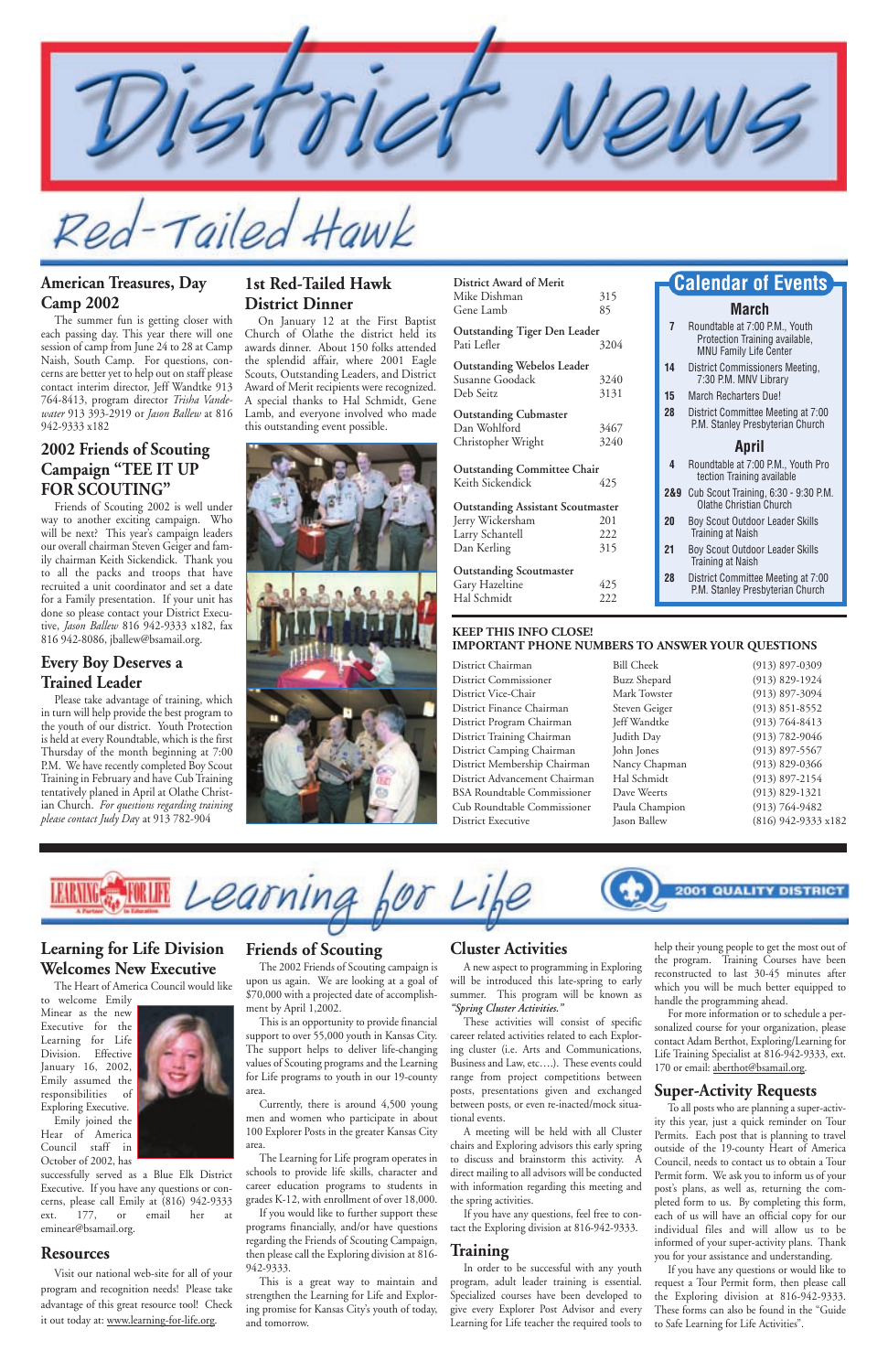

#### **BOY SCOUT LEADER TRAINING**

Mar. 2 – Scoutmaster and ASM specific training, 8am-4pm at Beacon Heights Mar. 12 – Troop Committee Training 6:30pm-9:30pm at Beacon Heights Mar. 22 – Intro to Outdoor Leader Skills 6pm- 3/23, 5pm at Beacon Heights April 4 – Safe Swim/Afloat Training 7:30pm- 9pm at Bingham



#### **March**

- **2** Boy Scout Leader Training (Look below for details)
- **7** Cub, Scout, Venturing Leader Roundtable, Order of Arrow Chapter Meeting, Merit Badge Counselor Training - 7:30pm., Bingham 7th Grade Center
- **12** Boy Scout Leader Training (Look below for details)
- **14** Commissioner's Meeting 7:30pm., Liberty Street Community of Christ Church
- **14** Youth Protection Training 7pm, North Spring United Methodist, 601 NE Jefferson, Blue Springs
- **22** Boy Scout Leader Training

**April 4** Cub, Scout, Venturing Leader

> Roundtable, Order of Arrow Chapter Meeting, Youth Protection Training, Eagle Board of Reviews - 7:30pm., Bingham 7th Grade Center

**6 SNAWS**

**9** Cub Scout Leader Essentials, Basic

Training Part I

**11** Commissioner's Meeting - 7:30pm., Liberty Street Community of Christ

**2001 QUALITY DISTRICT** 

16 Cub Scout Basic Leader Training

Church

Part II

**20** Community Service Day

#### **Calendar of Events**

#### **March**

- **5** Commissioner Meeting, 6:15pm, Clinton Scout Center
- **5** District Roundtable For Boy Scout and Cub Scout Leaders 7:00 pm Clinton Scout Center



- **16** Outdoor Leadership Skills, H Roe Bartle Scout Reservation
- **26** District Committee Meeting, 6:30pm, Clinton Scout Center

#### **April**

- **2** Commissioner Meeting 6:15pm, Clinton Scout Center
- **2** District Roundtable For Boy Scout and Cub Scout Leaders 7:00pm Clinton Scout Center
- **27/28** Lone Bear District Comporee
- **30** District Committee Meeting 6:30pm Clinton Scout Center

## **Calendar of Events**

#### **Blue Elk District Welcomes**

The Day Camp staff hopes that you are as excited about this years' camp as we are. We have several new activities and crafts for you, as well as new staff on hand to help you have a wonderful experience. Due to some work at George Owens Nature Park, we have relocated some of the activities from last year. You'll want to come out and see the differences.

#### **New District Executive**

The Heart of America Council would like to welcome the new District Executive for the Blue Elk District. On January 16, 2002, *Frances Hunley* started serving the volun-



Frances is a December 2001 graduate of Kansas State University. She earned her Bachelor of Science degree in Business Administration with a major in Marketing and International business. If you have any questions or concerns, please call Frances at (816) 942-9333 ext. 183, or email her at fhunley@bsamail.org.

#### **Cub Scout Training**

How many of your new leaders have not been to Basic Leader Training? Now is the time to get those people into those training sessions. Youth Protection will not be offered at the April 9 or 16, Cub Training. Make sure to attend April Roundtable or the extra session held March 14th. For more information regarding Cub Scout training, please contact Charlene Naylor at 816-795-0180

#### **Friends of Scouting**

FOS is our chance to provide financial support to the program that does so much for our youth. It's time to put your heads together and set a date for your Friends of Scouting Presentation. Please let us know what date you prefer and your appointed coordinator for your unit. We can schedule a presenter to attend your next pack meeting or Court of Honor. Call *Ken Newkirk* at 816-942-9333 ext. 178 to schedule a presenter to attend your next Pack meeting or Court of Honor.

#### **New Plan for Eagle Board of Reviews**

Beginning with the April 4 Roundtable, Eagle Board of Reviews will be conducted at Roundtable. Please call *Leonard Jones* at (B)816-471-5584 or (H)816-229-4690 at least two weeks before the Roundtable you wish to have an Eagle Board of Review.

#### **Cub Scout Day Camp**

Pack promotion presentations are going on now. If you haven't signed up for your pack, please do so as soon as possible. The Art Contest is going on now, with entries due at the April Roundtable. All cubs are eligible for the prize of a free registration to camp. The winning drawing will be used as the cover of the walking leader handbook. Other drawings will be used inside as space allows. Your entry should be on an 8 \_" by 11" white unlined paper. The drawing should represent the theme of "American Treasures" or some Cub Scout or camping idea. Please make sure that the boy's name and pack number are on the back of the drawing.

> Nick joined the Heart of America Council staff in June 2001 as a District Executive in the Thunderbird District. Nick also served as a para-pro and an intern for the Heart of America Council. If you have any questions or concerns, please call Nick at (800) 776-1110 ext. 184, or email him at ngeinosk@bsamail.org.

We still have a few openings for staff, both adult and junior staff. If you know of a boy or girl, age 14 to 18, that would be interested in being on staff, please contact us.

For more information, call *Allen Fails*, Camp Director, at 816-228-7539, or *Zula Smith*, Program Director, at 816- 833-1315, or *Frances Hunley*, Professional Advisor, at 816- 942-9333, ext. 183, or email your questions to blueelkdaycamp@hotmail.com

#### **Community Service Day**

On Saturday, April 20, 2002, the youth of the Heart of America Council, BSA will complete an approved local community service project. The type of service project will be the choice of each individual unit, however, it cannot be a project that supports a Heart of America Council property, or an Eagle Project. There is a Patch Design Contest going on now. The deadline for submission is Friday, March 8, 2002, 5:00pm. For more information, please contact the Program Services Department at 816-942- 9333 or email at naish@hoac-bsa.org. The Community Service Day Sign Up form is also available on the HOAC web page, which can be found at www.hoac-bsa.org.

#### **Quick Communication**

**2001 QUALITY DISTRICT** 

We, the Beautiful Blue Elk professional staff, use email for quick communication with Blue Elk volunteers. If you check your e-mail regularly and have not received anything from the Blue Elk Staff recently, please e-mail *Ken Newkirk*. By doing so, he will have your correct email address or you can send it to him so he can add you to the list.

*Britt Davis*, jdavis@bsamail.org *Ken Newkirk*, knewkirk@bsamail.org *Frances Hunley*, fhunley@bsamail.org

#### **Lone Bear District Dinner**

On January 10, 2002 the Lone Bear District held its annual recognition dinner at the Finks Rotary building in Clinton. During the evening the Lone Bear District Silver Bear was presented to Steve Higgins of Troop 404 in Warrensburg, Jerry Post Troop 404 in Warrensburg, Richard Miller Troop 404 in Warrensburg, Cynthia Glasscock Troop 430 Clinton and Harold Eversole Co-chairman of the Lone Bear District Golf Tournament. The District Award of Merit was also given to Allen Huff of Troop 225 Clinton, Kevin Nelson Troop 238 Adrian, Bruce Furman Troop 237 Butler, and John Morley of Troop 632 Windsor. In addition to all the awards all 33 of the 2001 boys that earned the rank of Eagle in the Lone Bear District were recognized for their great accomplishments. Also during the evening Jim Terry, Scout Executive of the Heart of America Council, presented Scout Michael Wildnauer with the Medal of Merit for saving the life of a classmate at school by performing the Heimlich Maneuver.

#### **Family Friends of Scouting 2002**

The Lone Bear District is now working on the 2002 Family Friends of Scouting Campaign.



Each unit needs to support the campaign by having a campaign representative conduct a presentation at a court of honor or at a pack meeting. The contributions will help keep Scouting strong in the Lone Bear District by supporting Camps, Camperships, and many other programs of the Lone Bear District. For more information on Family Friends of Scouting call *Dana Rayne*s at (660) 429-6959.

#### **Council Good Turn "Community Service Day"**

Planning is now well underway for the annual Community Service Day, which is planned for April 20, 2002. Each unit should have received a packet of information at the January roundtable or in the mail shortly there after. For more infor-



mation call *Jerry Post* at (660) 747-0600

#### **Day Camp 2002**

Day Camp 2002 is now in the planning stages and we need your help more than ever. The 2002 Day Camp will run from July 8th to the 12th at the Artesian Park in Clinton. We need as many leaders to sign up to help on the staff so we can give the boys the best program possible. To sign up to help or to get more information on the camp call *John Hart* at (660) 747- 3047.



#### **Lone Bear District Welcomes New District Executive**

The Heart of America Council would like to welcome the new District Executive for the Twin Rivers District. On February 1, 2002 Nick Geinosky started serving the volunteers and Scouts of the Lone Bear District.

#### **KEEP THIS INFO CLOSE! IMPORTANT PHONE NUMBERS TO ANSWER YOUR QUESTIONS**

| Chairman                           | <b>IC</b> Smith     | $(660)$ 885-2744   |
|------------------------------------|---------------------|--------------------|
| Commissioner                       | Randy White         | $(660)$ 747-6594   |
| Membership Chairman                | Jim Harmon          | $(816)$ 697-8826   |
| Advancement Co-Chairman            | Mark Koehn          | $(816) 850 - 6935$ |
| Advancement Co-Chairman            | Gary V Cover        | $(660)$ 885-6914   |
| Training Chairman                  | Ray Norris          | $(660)$ 747-2796   |
| Boy Scout Roundtable Commissioner  | Steve Higgins       | $(660)$ 429-6911   |
| Cub Scout Roundtable Commissioner  | Cheryl Gard         | $(660)$ 429-4338   |
| Camping Chairman                   | John Gaston         | $(816)$ 297-2216   |
| Order of the Arrow Advisor         | Dan Henderson       | $(660)$ 563-2390   |
| Scouts With Special Needs Chairman | <b>Bob Straw</b>    | $(660)$ 885-6336   |
| Relationships Chairman             | <b>Bill Burgess</b> | $(660)$ 885-2904   |
| Activities Chairman                | Jerry Post          | $(660)$ 747-0600   |
| District Executive                 | Nick Geinosky       | $(800)$ 776-1110   |
|                                    |                     |                    |

6) 850-6935 0) 885-6914 0) 747- 2796 0) 429-6911 6) 297-2216  $0.563 - 2390$ 0) 885-6336 0) 885-2904 0) 747-0600 0) 776-1110 ext. 184

#### **See Page 4 for Important Phone Numbers**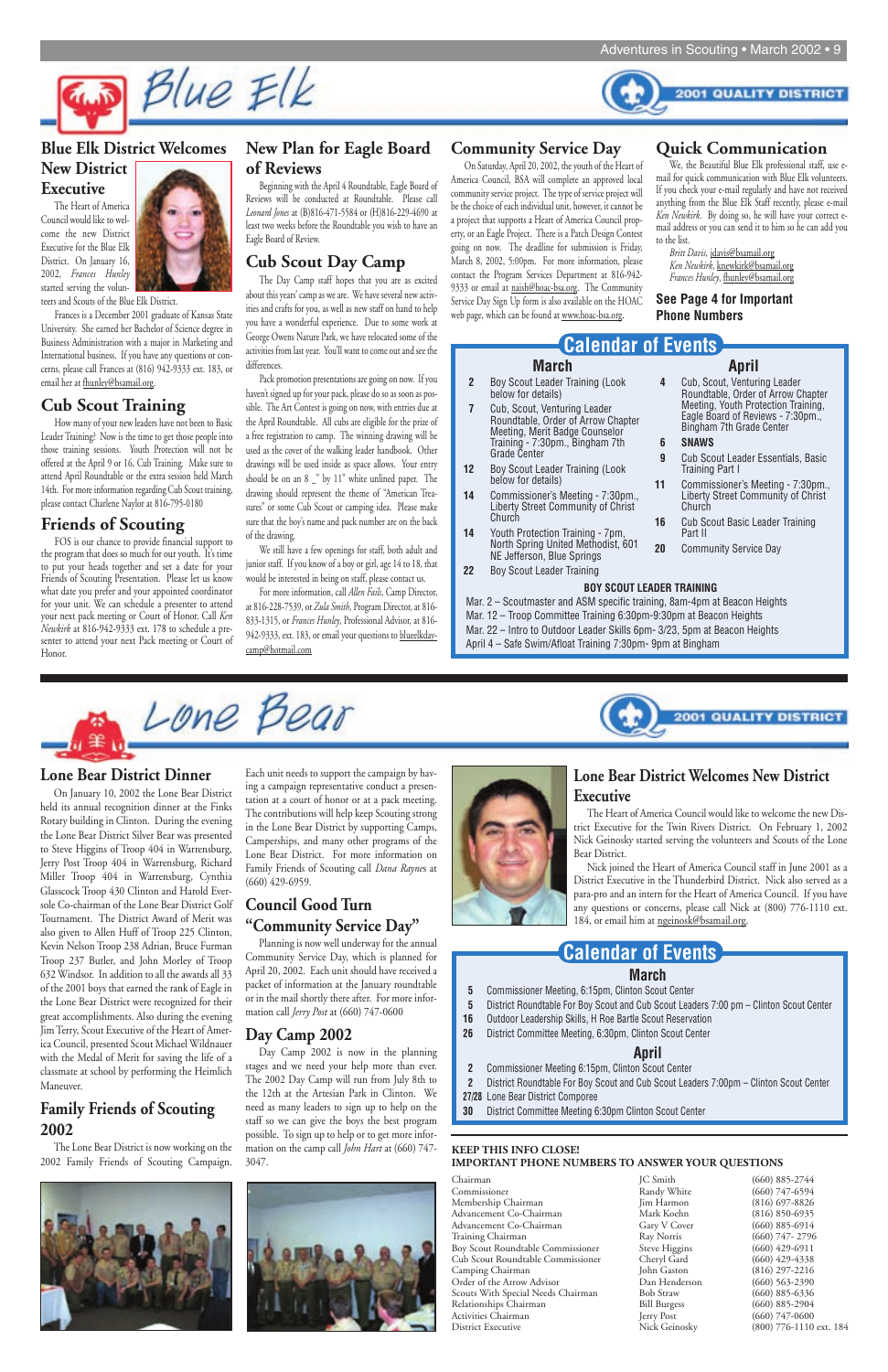

#### **2002 North Star District Committee**

| District Chairman            | Tom Lanio            | 816-454-5009         |
|------------------------------|----------------------|----------------------|
| <b>District Commissioner</b> | <b>Russ Downing</b>  | 816-587-2025         |
| Activities                   | <b>Byron Braamse</b> | 816-891-9269         |
| Advancement                  | Craig Liljegren      | 816-453-7689         |
| Camping                      | Jeff Cook            | 816-468-9232         |
| <b>FOS</b>                   | <b>Bob DeGeorge</b>  | 816-842-4848         |
| FOS Community                | <b>Brad Yates</b>    | 816-421-8343         |
| FOS Family                   | <b>Jeff Cook</b>     | 816-468-9232         |
| Membership                   | Brain Blake          | 816-746-6797         |
| <b>NESA</b>                  | <b>Bob Whitaker</b>  | 816-455-0021         |
| Relationship                 | Tom Barzee           | 816-734-8386         |
| Special Needs                | Colleen Scanlan      | 816-453-0680         |
| Training                     | Ron Sanders          | 816-320-2292         |
| Youth Protection             | Joni Glenn           | 816-781-7666         |
| <b>District Director</b>     | <b>Steve Roberts</b> | 816-942-9333 ext 151 |
| Sr. District Executive       | Jason Scott          | 816-942-9333 ext 169 |
| <b>District Executive</b>    | Bryan Fuller         | (Military Leave)     |

#### **March**

- **7** District Roundtable, Clark Middle School, Bonner Springs, KS, 7:00pm
- **14** District Committee Meeting, BPU, Kansas City, KS, 7:00pm
- **21** District Commissioner Meeting, Lansing High School, Lansing, KS, 7:00pm
- **23** Cub Scout Leader Basic Training, Ft. Leavenworth, 8:00pm

#### **April**

- **4** District Roundtable, Clark Middle School, 7:00pm
- **11** District Committee Meeting, BPU, 7:00pm
- **13** District Pinewood Derby, GM Plant, Fairfax, KS, 8:00am
- **18** Commissioner Staff Meeting, Lansing High School, 7:00pm
- **20** Day Camp Staff Training, Bob Sixta's House, 10:00 a.m.





## **Calendar of Events**

01 QUALITY

#### **March**

- **5** Youth Protection and Fast Start Training, 7:00 p.m., Hillside Christian Church, 900 NE Vivion
- **7** District Roundtable 7:30 p.m. Hillside Christian Church, 900 NE Vivion OA Chapter Meeting @ Roundtable Youth Protection Training @ Roundtable Merit Badge Counselor Training @ Roundtable New Leader Essentials Training @ Roundtable
- **12** District Committee Meeting 7:30 p.m., North Cross United Methodist Church, 1301 NE Vivion
- **14** Commissioner Staff Meeting 7:30 p.m., St. Luke's Presbyterian Church, 4301 NE Vivion
- **16** Basic Leader Training, 8:00 a.m., Hillside Christian Church, 900 NE Vivion
- **19** Outdoor Leader Skills Workshop, 7:00 p.m., Hillside Christian Church, 900 NE Vivion
- **19** Youth Protection and Fast Start Training, 7:00 p.m., Hillside Christian Church, 900 NE Vivion

#### **April**

- **2** Basic Leader Training, Part 1, 6:00 p.m., Hillside Christian Church, 900 NE Vivion
- **4** District Roundtable 7:30 p.m. Hillside Christian Church, 900 NE Vivion OA Chapter Meeting @ Roundtable Youth Protection Training @ Roundtable Merit Badge Counselor Training @ Roundtable New Leader Essentials Training @ Roundtable
- **9** District Committee Meeting 7:30 p.m., North Cross United Methodist Church, 1321 NE Vivion
- **9** Basic Leader Training, Part 2, 6:00 p.m., Hillside Christian Church, 900 NE Vivion
- **11** Commissioner Staff Meeting 7:30 p.m., St. Luke's Presbyterian Church, 4301 NE Vivion

**13-14** Outdoor Leader Skill Workshop – Outdoor Session, Time and Location TBA

- **16** Basic Leader Training, Part 3, 6:30 p.m., Hillside Christian Church, 900 NE Vivion
- **20** William Jewell Merit Badge College Spring session, 8:00 a.m., William Jewell College, Liberty

## **Calendar of Events**

**QUALIT** 

DISTR

#### **District Dinner**

The entire Kaw District wishes to recognize the 2001 Award of Merit recipients honored at this years district dinner:

> *Linda Biever*, *Terry Ernzen*, & *Glenda Noell.*

Congratulations on being honored by your peers for an outstanding job well done.

#### **Day Camp**

Preparations are well underway for this years District Day Camp and your help is needed to guarantee your boys a fantastic event. If you have not yet turned in your registration paperwork by now, please arrange to do so before it is too late. Also, if you would like a presentation at a pack meeting, regarding this years theme or what to expect during the fun filled week, please contact Bob Sixta at (913) 281-2503. Do not be left out of all the fun, sign up today.

#### **Friends of Scouting**

A big thank you to all those units which have already "Hit a Hole in One for Scouting." As we near the final innings, and your unit is still to host a presentation, you still have time to hit your Homerun and make

Kaw District a winning team. If you have any questions, or need to arrange to host a presentation, please contact *Marvin Clay* at (800) 776-1110 ext. 165.

Thank you for all your support.

#### **Webelos/Boy Scout Camp**

Hopefully your unit has made preliminary arrangements regarding the highlight of every scouting year. If not, it's not too late to begin planning for summer camp. If you have any questions or concerns, please contact *Bob Sahnter* at (913) 371-1554. Hope to see all your boys at one of the many sessions this summer.

#### **Membership**

As your packs Blue and Gold banquet rolls around, preparations need to be taking place to ensure your Webelos have a new home. If you have not made arrangements for your Webelos and your need some assistance, please contact your District Executive at the Council Service Center. Do not allow your boys to miss the next step of the Scouting program.

#### **Training! Training! Training!**

Now is the time to get trained if you have not already done so. This is the perfect time to get any newly recruited leaders trained. New Leader Essentials Training will take place at Roundtable. The Spring Basic Leader course will be held on Saturday, March 16th or on three Tuesday evenings, April 2nd, 9th and 16th. These trainings will all be held at Hillside Christian Church located at 900 NE Vivion. The Outdoor Leader Skills Workshop will take place on March 19th with the pre course meeting and the outdoor session will be on April 13th & 14th. Questions on training? Give *Ron Sanders* a call at 816-320-2292.

#### **Day Camp**

The Early Bird Deadline for Day Camp is April 12. NOW IS THE TIME TO GET SIGNED UP FOR CAMP!!! Daryl Lemas-

ters and Ray Knappenberger are busy at work to have a fantastic week at Day Camp. Packs can sign up at roundtable. For more information please contact *Daryl Lemasters* at 816- 858-5197.

#### **Mall Show**

A big thanks goes out to Joan Long and her staff for another great Mall Show. It was held on February 2nd at the Antioch Shopping Center. A big thank you also goes to *Jeff Cook* for holding our Annual District Pinewood Derby.

#### **Friends of Scouting**

Has your unit signed up yet for its Family FOS Presentation? If the answer is "NO," call NOW to schedule one! A group of presenters are hard at work and want to keep it going. To schedule a presentation, call either *Jeff Cook* at 816-468-9232 or *Steve Roberts* at 816-942-9333 ext 151

#### **Membership**

All packs and troops are encouraged to participate in our Spring Round-Up. Information will be available at roundtable. Do you still have Webelos left to graduate into Boy Scouts? Now is the time for Webelos to Scout transition to take place. If you have any questions please call a member of the North Star team at 816-942-9333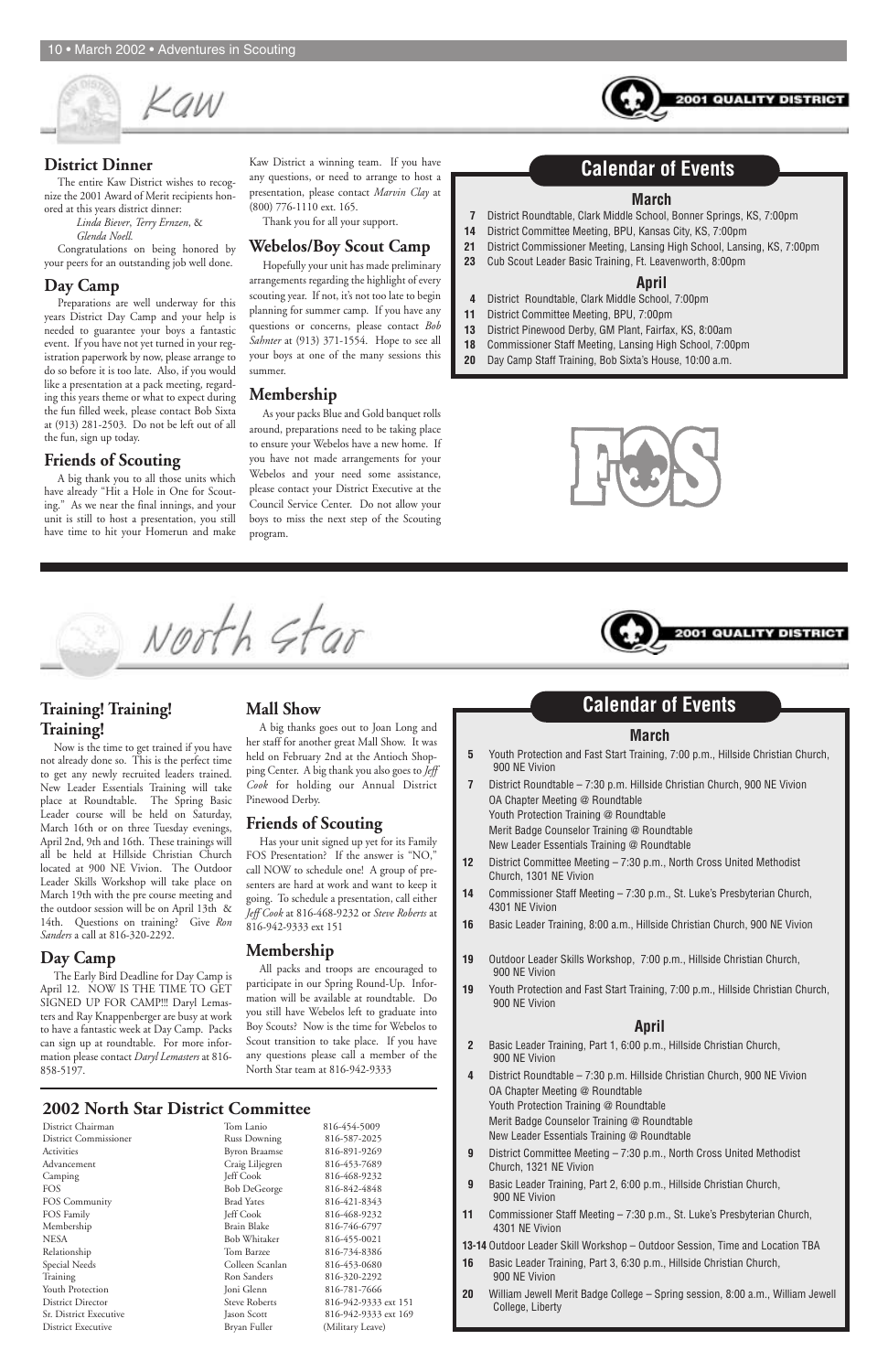**2001 QUALITY DISTRI** 



#### **Friends of Scouting**

The Pioneer Trails Friends of Scouting campaign is moving along. The Friends of Scouting Campaign provides funding for Scouting in the Kansas City area including Day Camp for Cubs, summer camp at Bartle and Naish, volunteer training, insurance coverage for youth plus many other activities.

Each Pack, Troop, and Crew in the District is asked to schedule a FOS presentation at a meeting where a majority of parents will be present. Presentations take no more than 8-10 minutes and include distribution and collection of all campaign pledge cards immediately after the presentation. The Friends of Scouting Committee and other volunteers make presentations.

As of January 15, 2002 the following units have *scheduled* their presentation:

| Troop | 1006 | Troop | 1017 |
|-------|------|-------|------|
| Troop | 1024 | Troop | 1059 |
| Troop | 1061 | Troop | 1062 |
| Troop | 1150 | Troop | 1154 |
| Pack  | 4006 | Pack  | 4016 |
| Pack  | 4017 | Pack  | 4021 |
| Pack  | 4025 | Pack  | 4027 |
| Pack  | 4034 | Pack  | 4035 |
| Pack  | 4080 | Pack  | 4084 |
| Pack  | 4087 | Pack  | 4118 |
| Pack  | 4150 | Pack  | 4165 |
| Pack  | 4188 | Pack  | 4359 |
| Pack  | 4853 |       |      |
|       |      |       |      |

Please contact *Brian Tobler* at (816) 942-9333, ext. 185 to schedule your unit presentation.

The following units have *completed* their presentations:

| Troop $1034$ | Troop $1608$ |  |
|--------------|--------------|--|
| $Trop$ 1050  | Troop $1020$ |  |
| $Trop$ 1084  | Pack 4050    |  |
| $Trop$ 1165  |              |  |

#### **"Cubs Around the World"**

Pioneer Trails Cub Day Camp will be held June 17-21 at Knotts Elementary. Many craft and action activities are planned to carry out the theme established by the Council. Be sure to sign up early by contacting Veronica Vann at 816-942-2962 or Brian Tobler at 816-942-9333, ext. 185.

#### **Klondike Derby**

Chairman Mike Grimaldi and his core volunteers made Klondike memorable for Webelos and Scouts alike. A big thank you goes out to Mike and his team as well as all of the Scouters who participated in the Klondike this year.

#### **Unit Activites in the News**

On Saturday, March 2, 2002, Pack 4165 will host a pinewood derby and pancake breakfast – 7:30 a.m. – 12:00 p.m. (noon). Awards and prizes will be given. Contact *Tom Rebecchi* at 816-241- 0156 or 816-699-0156 for more information.

#### **District Dinner**

George Weaver and his district dinner committee did it again! Pioneer Trails District volunteers and guests enjoyed fabulous food, friendship, and fun at the Annual Volunteer Recognition Dinner at Colonial Presbyterian Church. Thank you to all who made the dinner special for members of the Pioneer Trails District!

#### **Award of Merit Recipients**

These Award of Merit recipients who worked within their units, but also made significant contributions to the district, were honored at the annual Volunteer Recognition Dinner: Juanita Farnen Michael Grimaldi Ivy Peppers

Adrian J. White Dan White David Mabery Michael J. Wagner

#### **In Remembrance**

Irving Achtenberg, a well know Kansas City attorney who had three victories in the U.S. Supreme Court, passed away in January at age 89. Irving as Troop 61's first Eagle Scout and earned the rank in 1928, just three years after the troop was formed. He was also a runner in the Tribe of Mic-O-Say, probably one of the first.

#### **Family Friends of Scouting**

Thanks again to those of you who have supported Friends of Scouting for the 2002 Campaign. Remember that over 80% of the money raised goes directly into the program. With out Friends of Scouting, our camps and facilities would not be what they are today and it takes continued support to maintain and improve them. If you have not had a FOS presentation completed yet, please contact *Grant Dealy* at (800) 776- 1110 ext. 156 to schedule a presentation.

#### **District Pinewood Derby**

This year's District Pine Wood Derby will be held on April 7, 2002 at the Orrik H.S. at 2:00 pm. More details will follow at March Roundtables .

#### **Cub Scout Day Camp**

The 2002 Big Muddy District Cub Scout Day Camp will be held this year June 3-7 at Odessa Hills located just north of Odessa on Route 131. In order to have a successful Day Camp we need to have as much help as we can and that includes staff. PLEASE!!! If you think you could help out please contact *Carol Brooks* at 660-259- 6278 or *Grant Dealy* at 1-800-776-1110 ext. 156.

#### **Quality District**

Once again the Big Muddy District has fulfilled all requirements to become a quality District. This is something that this district should be very proud of because it means that we are putting on a quality program and that our over all membership has grown 2% over last year. Let's do it again next year!

Thank you from the Trailhead District Staff.

- **1** District Roundtable, 7:30 p.m., Central United Methodist Church – 5144 Oak
- **12** District Commissioner's Meeting, St. Andrews Catholic Church
- **19** District Committee Meeting, VFW National Headquarters – 3400 Broadway
- **23** Spring Event

#### **April**

### **March Calendar of Events**

- **4** District Roundtable, 7:30 p.m., Central United Methodist Church – 5144 Oak
- **9** District Commissioner's Meeting, St. Andrews Catholic Church, 64th & Wornall
- **13** Basic Leader Training
- **16** District Committee Meeting, VFW National Headquarters –

| 3400 Broadway |                              |  |  |
|---------------|------------------------------|--|--|
| 17            | <b>Basic Leader Training</b> |  |  |
| 20            | <b>Basic Leader Training</b> |  |  |
| 21            | <b>Basic Leader Training</b> |  |  |



#### **March**

- **5** 7:30 District Roundtable, United Methodist Church, Lexington, MO
- **6** 7:30 District Commissioner's Meeting, Home of LeRoy Martens
- **7** 7:30 District Committee Meeting, Wellington American Legion Hall
- **9** Commissioner's College; Fort Leavenworth, KS

#### **April**

- **2** 7:30 District Roundtable, United Methodist Church, Lexington, MO
- **3** 7:30 District Commissioner's Meeting, Home of LeRoy Martens
- **4** 7:30 District Committee Meeting, Wellington American Legion Hall



Pioneer Trails

### **Calendar of Events**

#### **A New Year's Resolution**

Pioneer Trails works to recognize Scouters dedicated to the youth of Kansas City, Missouri; however they need your help. Plan now to review members of your unit who might be deserving of the Award of Merit and other honors by the District in 2002. To make the process easier, have volunteers complete a Scouting Resume. This resume can be kept with official unit files, updated on a yearly basis, and used to complete applications for various District and Council recognition. Someone once wrote "awards are earned but few are given because their names were not submitted." Resumes are available from *Matt Gettys* at (816) 942-9333, ext. 171.



*Youth from Troop 1061 visit the Mic-O-Say memorial site at Philmont Scout Ranch.*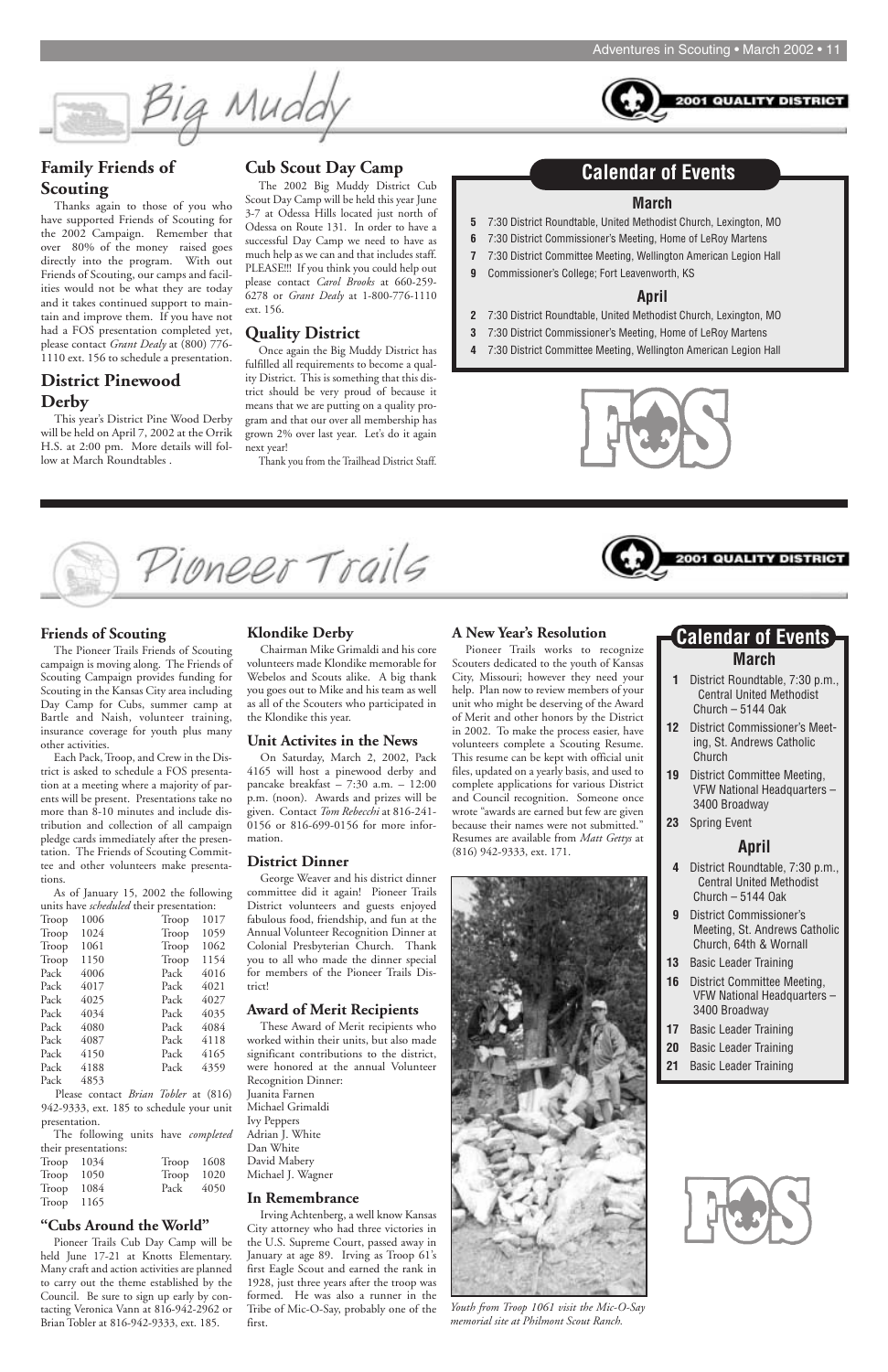Northern Tier



#### **March Salutes**

#### **This Month in the Eagle Salute Spotlight**

The Northern Tier District is proud to present our newest Eagles as of January Lee Bush of Troop 302, Kyle Baack of Troop 358, Thomas Norlin of Troop 185, Kevin Ginther of Troop 93, Joel Carril of Troop 184, and Anthony Hawkins of Troop 98.

Yea Team! Congratulations to you all from your Northern Tier District and the Heart of America Council. We Salute You!

#### **1st Annual Northern Tier District Dinner**

**Salutes the 2001 Outstanding Leaders and Award of Merit Recipients**

Where do you begin? We began January 26,2002 at the Sylvester Powell Community Center we at 6:00. It was a phenomenal evening filled with excitement, anticipation, many rounds of applause and a lot of congratulation hugs. It truly was an event to lead all other events. Thank you to Rick Boeshaar, who spoke at our dinner. His words of congratulations, encouragement, and challenge for our year to come were an inspiration to everyone. Thank you to Steve Springer, our one and only Activities Chairman and our District Dinner chairman. Steve truly brought together an evening that will go down in the history books. We celebrated the incredible success of 2001 in recognizing our Award of Merit recipients, Outstanding Leaders, the Camporee, Cuboree, and Webelos on Wheels. Words just can't explain the magic of the evening. Congratulations to all recipients and thank you for making the vision of the Northern Tier a reality with your dedication, loyality, and belief in the Scouting Program. And here they are, your 2001 recipients:

*Judy Tuckness, District Advancement Chairman, Award of Merit*

*Robert Wasser, District Registrar and Scoutmaster of Troop 731, Award of Merit*

*Steve Brady, District Camporee Chairman and Committee Chairman of Troop 299, Award of Merit*

*John Forsyth, Venture Crew Advisor of Crew 2192 Award of Merit*

*Deborah Phillips (Pack 3247), Outstanding Committee Chairman Award*

*Ted VanHolland (Pack 3351), Outstanding Cubmaster Award*

*Jean Province (Pack 3284), Outstanding Assistant Cubmaster Award*

*Brad Kempf (Pack 3284), Outstanding Webelos Leader Award*

*Karen Kotzman (Pack 3297), Outstanding Den Leader Award*

*Bob Kalkofen (Troop 91), Outstanding Chartered Organization Representative Award Homer Ritter (Troop 93), Outstanding Char-*

*tered Organization Representative Award Danny Kamphaus (Troop 91) , Outstanding Assistant Scoutmaster Award Steve Springer (Troop 93), Outstanding Assistant Scoutmaster Award Jay Goss (Crew 2162), Outstanding Venturing Crew Advisor Award*





lhayes@bsamail.org Dave Sultz (913) 381-7824

District Chairman Skip Peavey (913) 661-9999 District Vice- Chairman Bill Henderson (913) 268-6260 District Advancement Chairman Judy Tuckness (913) 268-9996 District Camping Chairman Gene Adams (913) 362-4509 District Membership Chairman Wendy Richardson (913) 268-0103 District Training Chairman Judy Yeager (913) 362-2029 Cub Scout Training Coordinator Dave Sultz (913)-381-7824 Boy Scout Training Coordinator John Forsyth (913)-341-5061 Venturing Training Coordinator Gordon Kauffman (913)-677-3080 Varsity Leader Training Coordinator Gary Hunter Youth Protection and Safety Judy Yeager (913)-362-2029 Training Registrar Bob Wasse (913)-631-2702 District Cub Scout Roundtable Commissioner Lori Kearn (913) 583-1011 District Cub Scout Co-Chairman District Boy Scout Roundtable Mike Blinn (913) 432-5446 District Boy Scout Co-Chairman Ron Bonewits (913) 631-2165

*Congratulations to everyone. And I want to personally thank you all for the beautiful plaque that you presented to me, your District Executive. I am honored and privileged to serve as your District Executive. You have all truly shown the true meaning of Scouting and all that it encompasses.*

*Thank you, Your Friendly DE, Lisa R. Hayes*

#### **2002 Norther Tier Magnificent Merit Badge Forum**

Once again the Northern Tier has done it. Our 1st Annual Merit Badge Forum has proved to be an outstanding success. Through the snow and ice and not so perfect weather on that cold Saturday in January, over 300 Scouts came to participate in a day of learning and sharing. And in conjunction we were also able to offer even more training to our adult volunteers. Who could ask for anymore. Thank you to Judy Tuckness, the Northern Tier Advancement Chairman, J. Jack Clark our Eagle Board of Review Chairman and Chuck Davis the Merit Badge Forum Chairman for successfully orchestrating a fantastic production. What a grand success for only coming out of the gates just 6 months ago as a new district. See you all next year.





#### **Friends of Scouting Kickoff 2001**

Let's all join in this wonderful way to sup-

port the Scouting Program. Friends of Scouting 2002 is in high gear. We, as the Northern

Tier District have the opportunity to show our support to the Scouting Program. Friends of Scouting is such a vital part of our program in its to help support our leaders in their needed training, preserving both the Naish and Bartle Reservations that we all enjoy year after year, and that needed help for camp, uniforms, or registration fees for those that may need a little help. Those are just a few ways our Friends of Scouting dollars are used. *Please sign your unit up today to show your support of the Scouting Program and our Northern Tier District. And don't forget, free rank advancement till the end of 2002 when your unit has reached it goals.* Thank you for your continued support. We ask that you schedule your presentation between November 2001 and February 2002 during Blue and Gold Banquets, Troop Courts of Honor, and Venturing Crew Award Ceremonies. To schedule your presentation, please contact Lisa Hayes at the Council Service Center at 816-942-9333 ext. 172.

**BOY SCOUT LEADER TRAINING:** Fast Start Training - See your Troop Training Coordinator • Youth Protection Training – See below New Leader Essentials –March? • Scoutmaster/Assistant Scoutmaster Job Specific Training – March 26, April 2 and April 9 • Troop Committee Challenge – TBA • Scoutmaster Junior Leader Orientation - TBA

**KEEP THIS INFO CLOSE! IMPORTANT PHONE NUMBERS TO ANSWER YOUR QUESTIONS**

HOAC Fax (816) 942-8086

HOAC Website http://www.hoac-bsa.org District Executive Lisa Hayes (816) 942-9333 ext. 172

#### **March**

- **2** Pinewood Derby at Mission Mall. The races will begin at 9:00a.m. Registration: \$5.00 per Pack. DEADLINE FOR PRIOR NOTIFICATION OF RUNNING TIME IS FRIDAY, FEBRUARY 22nd, 2001. Packs will send their top three winners to represent them at this event. For more information, please contact Dave Sultz Pinewood Derby Chairman at 913-381-7824. Remember: Follow the rules on the official instruction sheet included in the BSA Pinewood car kit.
- **5** Cub Scout Job Specific Training Location TBA Registration at 6:30p.m., Session starts at 7:00 p.m.
- **7** District Roundtable at Hocker Grove Middle School starting at 7:00p.m.
- **14** District Committee Meeting 6:30 p.m. Community Covenant Church 7230 Quivera Rd.
- **15** District Commissioners Meeting 7:30 p.m. Community Covenant Church 7230 Quivera Rd. Units are invited to attend this meeting to receive assistance in completing their re-charter process. At the Commissioners meeting you can complete and turnin your March Charter. For questions or more information, please call Mark Warnick, District Chairman at 913-268-6260 or Lisa Hayes at the Council Service Center at 816-942-9333 ext. 172.
- **21** Eagle Board of Reviews, 6:30 p.m. Church of Jesus Christ of Latter Day Saints, 7845 Allman.
- **26** Scoutmaster & Assnt. Scoutmaster Job Specific Training Location TBA, Registration at 6:30p.m., Session starts at 7:00 p.m.

#### **April**

- **2** Youth Protection Training Located at Community Covenant Church 7230 Quivera Road at 7:00p.m.
- **4** Scoutmaster & Assnt. Scoutmaster Job Specific Training Location TBA, Registration at 6:30p.m., Session starts at 7:00 p.m.
- **4** District Roundtable Located at Hocker Grove Middle School starting at 7:00 p.m.
- **9** Scoutmaster & Assnt. Scoutmaster Job Specific Training Location TBA, Registration at 6:30p.m., Session starts at 7:00 p.m.
- **11** District Commissioners Meeting 6:300 p.m. Community Covenant Church 7230 Quivera Rd.
- **11** District Committee Meeting 7:30 p.m. Community Covenant Church 7230 Quivera Rd
- **12** Outdoor Leader Skills Training Located at Camp Naish
- **13** Outdoor Leader Skills Training Located at Camp Naish
- **13** BALOO "Basic Adult Leader Outdoor Orientation" at Camp Naish
- **13** WLOE "Webelos Leader Outdoor Experience" Located at Camp Naish
- **14** WLOE "Webelos Leader Outdoor Experience" Located at Camp Naish
- **14** Outdoor Leader Skills Training Located at Camp Naish
- **18** Eagle Board of Reviews 6:30 p.m. Church of Jesus Christ of Latter Day Saints, 7845 Allman
- **20** Council Community Service Day
- **27** Webelos Woods
- **28** Webelos Woods

#### **NORTHERN TIER DISTRICT TRAINING DATES FOR SPRING 2002**

**CUB SCOUT LEADER TRAINING:** Fast Start Training – See your Pack Trainer • Youth Protection Training – See below • New Leader Essentials - March? • Job Specific Training - March 5

#### **VENTURING ADULT LEADER TRAINING**

(Includes Fast Start and Youth Protection) - TBA • VARSITY LEADER TRAINING – TBA

**OUTDOOR SKILLS TRAINING:** BALOO – April 13 • Webelos Leader Outdoor Experience - April 13-14 • Introduction to Outdoor Leader Skills – April 12-14

**YOUTH PROTECTION:** March? April 2, April 6, May 14

**SUPER SATURDAY:** April 6

#### **Calendar of Events**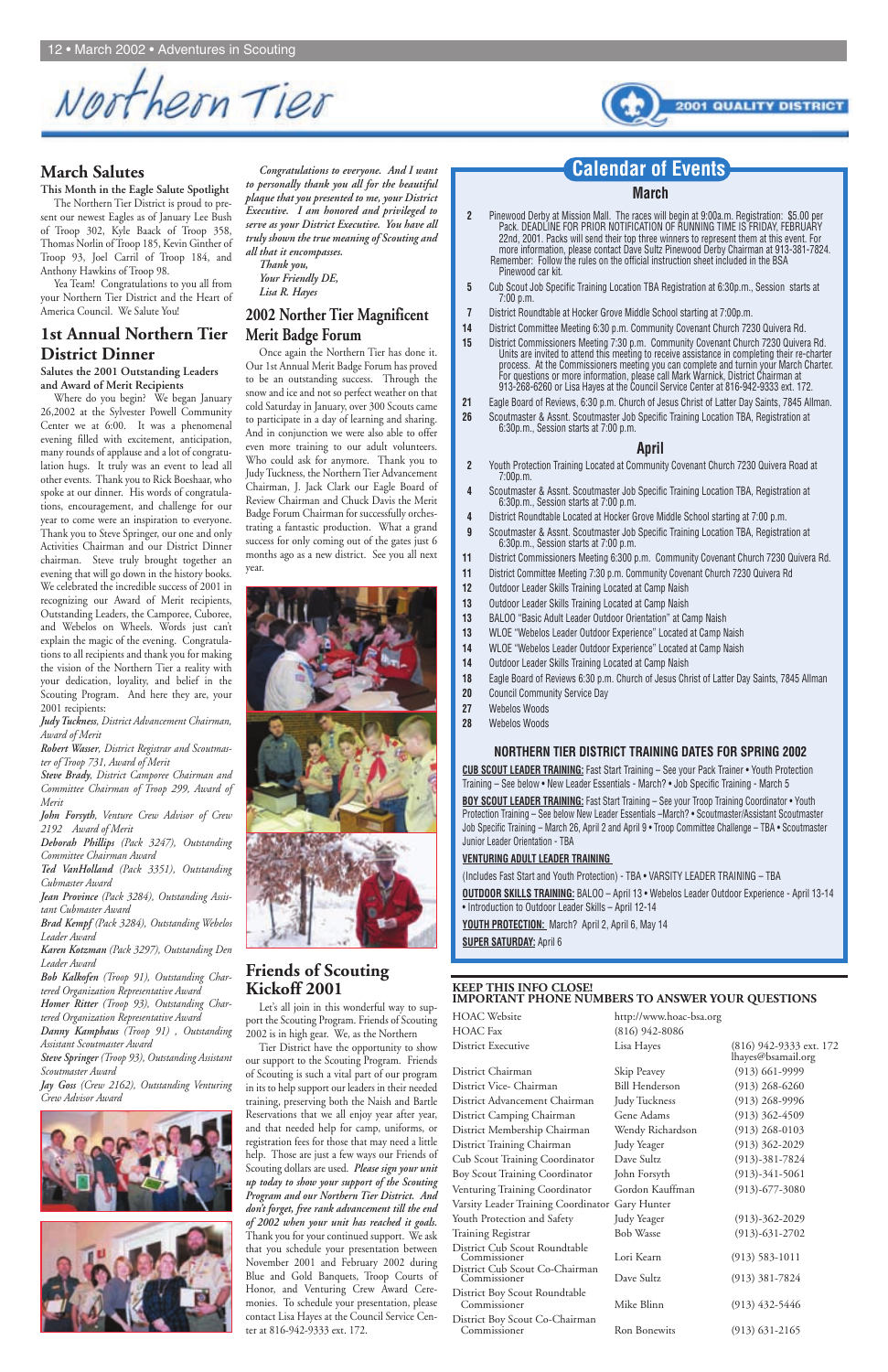**2001 QUALITY DISTRICT** 



#### **Thunderbird District Welcomes New District Executive**



The Heart of America Council would like to welcome a new District Executive for the Thunderbird District. On March 1st, Chad Wyancko started serving the volunteers and Scouts of the Thunderbird District.

Chad joined the Heart of America Council staff in January 2001 as a district executive in the old Santa Fe Trail district. He assumed the role of Trails West district executive when we split the Santa Fe Trail District. If you have any questions or concerns, please call Chad at (816) 942-9333 ext. 162, or email him at cwyancko@bsamail.org.

#### **Cub Day Camp**

This is the year to celebrate "American Treasures." It will be held on June 17th – 21st at Longview Lake. The cost will be \$40.00 for the session. This is the Early Bird special so keep in mind that late registration (after May 10th) will add an additional \$15.00 to that fee. You can call *Chad Wyancko*, District Executive at 816-942-9333 ext. 162 for questions and further information. Remember to sign up early!!!

#### **2002 THUNDERBIRD DISTRICT COMMITTEE**

| Chairman          | <b>Bill Love</b> | 816-474-4356                 | Training                                     | Kelsie Clark               | 816-430-5654             |
|-------------------|------------------|------------------------------|----------------------------------------------|----------------------------|--------------------------|
| Commissioner      | Roger Mantony    | 816-887-3004                 | Relationships                                |                            |                          |
| Vice-Chairman     | Myrna Frost      | 816-936-5268                 | Venturing                                    | Mike McCauley 816-358-6242 |                          |
| <b>Activities</b> | Barbara Lalk     | 816-356-6963                 | District Director                            | Bob Hamlin                 | 816-942-9333             |
| Advancement       | Mark Grant       | 816-358-0612                 |                                              | rhamlin@bsamail.org        | .ext 121                 |
| Camping           | Keith Gregory    | 816-942-6285                 | District Executive David Riker               | driker@bsamail.org         | 816-942-9333<br>.ext 174 |
| Membership        | Fred Bixler      | 816-353-6105                 | District Executive Chad Wyancko 816-942-9333 |                            |                          |
| Special Needs     |                  | Barbara Shaffer 816-763-3226 |                                              | cwyancko@bsamail.org       | ext 162.                 |



#### **March**

- **2** District Roundtable 7:30 p.m., First Baptist Church, Raytown, MO<br>**2** Youth Protection Training 7:00 p.m.
- **2** Youth Protection Training 7:00 p.m.<br>**2** New Leader Essentials
- **2** New Leader Essentials<br>**6** Scoutmaster specific Tra
- **6** Scoutmaster specific Training, Red Bridge United Methodist Church, Kansas City, MO<br>**9** District Commissioners Meeting 7:30 p.m. Council Service Center
- **9** District Commissioners Meeting 7:30 p.m., Council Service Center
- **11, 20-21** Outdoor Leader Skills TBA, Hickman Mills Community Christian church, Kansas City, MO **13** BALOO, Ridgeview Christian Church
- **16** Cub Leader Specific Training, Pleasant Hill United Methodist Church
- **27, 28** Webelos Leader Outdoor Training Weekend, Troop 300 Scout Cabin, Pleasant Hill, MO

- **7** District Roundtable held at Village Presbyterian Education Center, (9900 Mission Rd) at 7:00 p.m.
- **9** District Pinewood Derby/Scout-O-Rama at Metcalf South Mall time TBA
- **9** College of Commissioner Service at Ft. Leavenworth
- **21** Merit Badge Counselor Training at 7:00 P.M., Youth Protection Training at 7:30 P.M. Location – LDS Church at 130th and Wornall
- **21** Eagle Board of Review at LDS Church at 130th and Wornall
- **27** District Committee Mtg. at Rolling Hills Presbyterian Church, 6:30 p.m.
- **28** District Commissioner Mtg. at Rolling Hills Presbyterian Church, 7:30 p.m.
- **29** Council Service Center Closed

#### **April**

We are very excited about this year's new presentation board and unit incentives. If your unit has not signed up for a Friends of Scouting presentation, please contact Leo Berroteran (Family FOS Chairman) at 816-353-5311 or David Riker (District Executive) at 816-942-9333, ext 174. The campaign is almost complete and we need every unit to help us reach our district goal of \$69,000. Thank you for support!!!

- **4** District Roundtable held at Village Presbyterian Education Center, 7:00 p.m.
- **12** Day Camp Early Bird Deadline
- **18** Merit Badge Counselor Training at 7:00 P.M., Youth Protection Training at 7:30 P.M. Location – LDS Church at 130th and Wornall
- **18** Eagle Board of Review at LDS Church at 130th and Wornall
- **20** Council Community Service Day
- **24** District Committee Mtg. at Rolling Hills Presbyterian Church, 6:30 p.m.
- **25** District Commissioner Mtg. at Rolling Hills Presbyterian Church, 7:30 p.m.
- **27** Council Venturing Odyssey II at Camp Naish Time TBA
- **27** Cub Olympics Time and Place TBA

#### **Calendar of Events**

#### **March**

- **2** 2 New Leader Essentials & Cub Leader Specific Training, Raymore Christian Church,
- Raymore, MO **5** District Roundtable – 7:30 p.m., First Baptist Church, Raytown, MO
- **5** Youth Protection Training 7:00 p.m.
- **12** Commissioner Service Meeting –7:30 p.m., Council Service Center
- **16** Den Chief Training, Hickman Mills Community Christian Church, Kansas City, MO
- **21** District Committee Meeting, Our Lady of Presentation, Lee's Summit, MO

#### **April**

You just can't get enough of that January weather. We tried something a little different this year. We implemented a plan to alternate every year between a traditional Klondike and a Winter Activity. This year we went the Winter Activity route and had a great time. We had about 200

## **Training Calendar of Events**

Spring is finally here. This is the time to put some new life in your Scouting program. You can do that by taking advantage of the training opportunities in the coming weeks.

New Leader Essentials and Cub Leader Specific Training will be held on March 2nd. Information will be in the resource bin at the Council Service Center.

Den Chief Training will be held on March 16th. Information will be in the resource bin at the Council Service Center.

#### **Friends of Scouting**

#### **Merit Badge Academy**

Merit Badge Academy was a huge success this year. Many Scouters took advantage of this opportunity to get needed merit badges. Thank you to all counselors and volunteers who took part in making this event a success. Ken Fenfhausen and his committee did a fantastic job organizing this year's academy.



*On January 26th Scouts from Raymore Pack 32 chartered to the New Vision Church held their Annual Pinewood Derby. Picture above Wolf Scouts proudly display their pinewood derby cars. Also pictured is an example of the wonderful craftsmanship from the Scouts of Pack 32.*

#### **Trailhead Youth Protection Training**

Trailhead

All unit leaders can and need to receive youth protection training. Aside from being the safe thing to do, it is required in order to go to any of the camps as a leader. This includes Day Camp, Webelos Camp, or Boy Scout Camp. Please don't wait until the last minute, as space is limited. The training is offered the third Thursday of every month at the LDS Church at 130th and Wornall. It starts promptly at 7:30 p.m., and you must be there the entire time to be trained. Total time is about 1 hour 15 min. Please don't put this off as it is very important. Your Unit Commissioner also has the tools to bring the training to your unit. So if you need to set a special time, contact your Unit Commissioner. If you don't know who your Unit Commissioner is, please contact Forrest Bolles or Ross Pfannenstiel, and they will be able to let you know. They are listed below in the District Contact info. We would also definitely encourage you to go to Basic Leader Training if you have not yet been for the position you are in. You will receive helpful information to make your job as a volunteer easier. Remember – Every youth deserves a trained leader. Let's make sure our youth are receiving a quality program, and the best program we can offer!

#### **2002 Trailhead Winter Outing**

people on hand at Snow Creek learning the basics of skiing, or just out enjoying the slopes. For those who didn't want to ski, we had other fun activities back at the camp, including a tour of Iatan. A big thank you goes out to Dave Gurwell and his crew for planning a great event. In the next issue, we will have pictures of the event for you. See you at Klondike next year!

#### **Day Camp 2002 - American Treasures**

Early Bird registration has started. Heart of America Council Office 10210 Holmes

Kansas City, MO 64131

Initial camp fee deposits of \$5.00 per boy are due at registration.

#### **Camp Session June 10th – 14th**

This is the first year of the Trailhead District Day Camp. Let's start it off strong. Our goal is to have every pack attend Day Camp. It is a week of fun you won't forget. For more information contact our Co-Directors Pat Harvey at 913-642- 4671, or Paul Whatley at 913-383-8368. See you June 10th.

#### **2001 Friends of Scouting Campaign "Race for the Future"**

As you know from having presentations in the past, the cost of the Scouting program in the Heart of America Council is \$127.00 per boy, beyond the cost of registration fees and unit dues. That can be an incredible task for all units. This year our goal is to support \_ of the active membership in your unit at the \$127.00 level. In order to achieve this year's goal, units need to schedule their presenta-

tions. All unit leaders who have not yet done so already need to select someone from their unit to schedule and coordinate a presentation with either Debra Howell at 913-491-4779, or Ross Pfannenstiel at 816-942-9333 ext. 164 at the Council Service Center. Remember, presentations need to be scheduled between November and March unless your Court of Honor or Blue and Gold Banquet fall after this time. Remember that your Friends of Scouting Presentation is giving money to support the Scouting Program. The money you donate is supporting your Scouts.

#### **Unit Recharting**

Reminder to all Unit Leaders –If your charter has not been turned in, this is the time to do it. All March charters are due by March 15th. If you need assistance, please contact your Unit Commissioner or District Executive at the Heart of America Service Center at 816-942-9333. REMEMBER OUR MOTO, *"ALWAYS BE PREPARED"*! And 2001's rechartering will be a snap!

#### **2000 Award of Merit Keith Gregory Mike McCauley Morris Coburn Ronald Descombs Jim Salisbury Kay Sadler Jack Morasch Kirk Doan Bob Jones Fran Sloop**

**2000 Silver Acorn**

**Daryl Stine**

**Bill Love Betty Boone Leo Berroteran Larry Stock Alicia Belew Timothy Foster Robert Burnes Peter Loughlin, Jr. Steve Berry Daneen Thurman Kris Krahenbuhl Dwight Walker Shane Christensen Sheral Clever**

#### **2000 Silver Oakleaf Debbie Grant Theresa Hage Deanna Nolan Diana Scalf Terita Megginson Dori Hobbs Rene Brixey Phyllis Bixler Kayla Handley Jile Lewis**

#### **See Page 4 for Important Phone Numbers**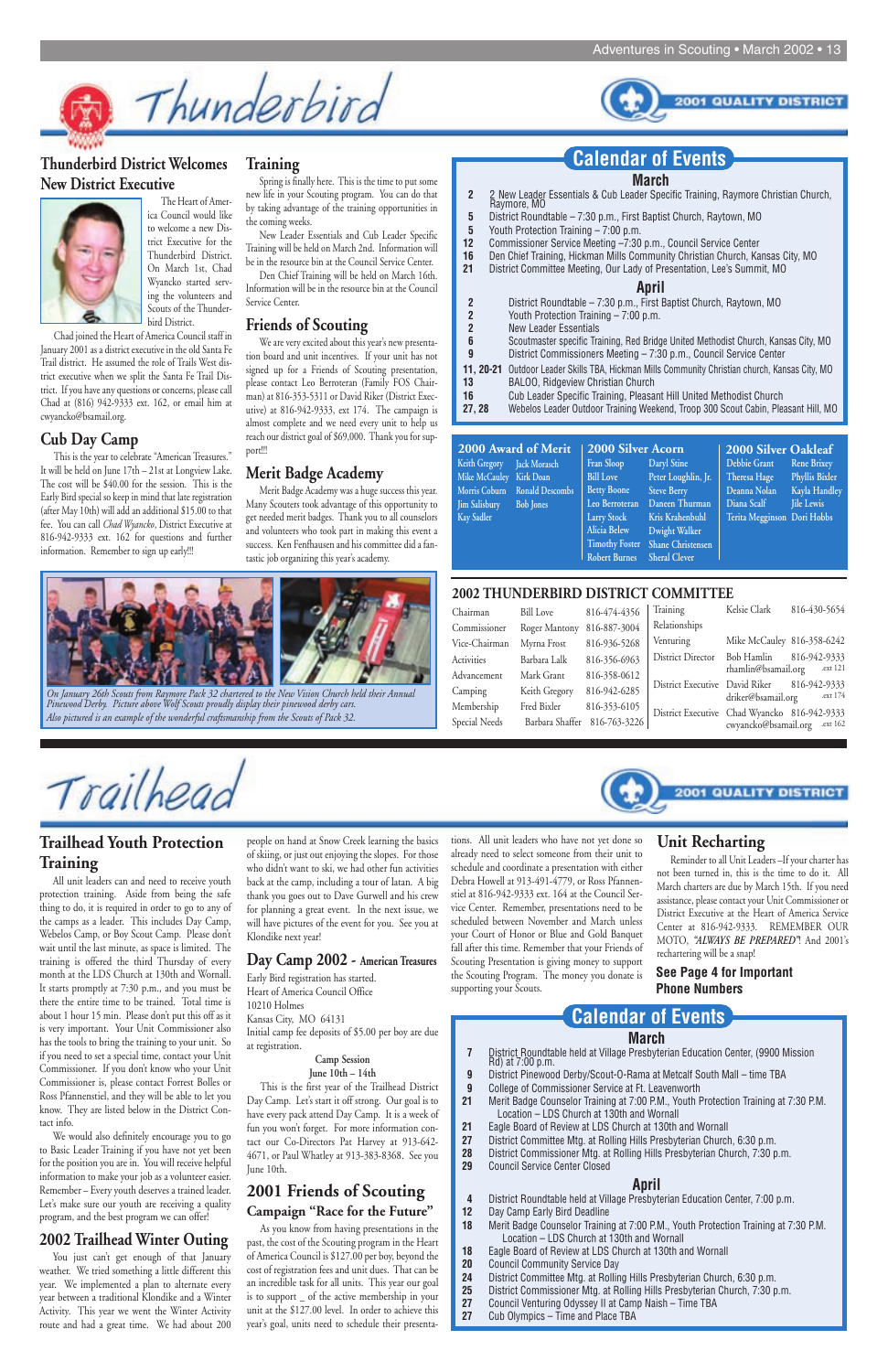# Pelathe



#### **Cub Scout Day Camp**

June 10th thru 14th – Douglas County Fair Grounds

The Pelathe District Day Camp program is designed for this year's Kindergarten (Tiger), First (Wolf) and Second grade (Bear) Cubs. Third and Fourth grade (Webelos) Scouts are encouraged to also attend Webelos Summer Camp. They can, however, attend both and we would gladly welcome them at Day Camp.

Some of this years exciting activities will include field sports instruction. Every Cub will practice their aim with a BB gun range, action archery and, the sling-shot. Bruce Wagner, Day Camp Program Coordinator, and his team will instruct the boys on the Do's and Don'ts of field sports. If you know of an older scout (14 or above) who might like to be a part of the Youth Staff team, please call Bruce Wagner at (785) 842- 6150. Bruce's commitment to his staff includes complete training and guidance, as well as a full belly and a nice Day Camp tshirt.

Pre-registration for Day Camp is critical. Each Pack should select a Day Camp Coordinator to ensure all of your Scouts are signed up on time and able to enjoy the week's events. Day Camp registrations paid in full by April 12, 2002 will receive the early registration price of \$40 per Scout, as well as an Early Bird Gift. Those Packs registering youth between April 13th and May 10th will still get the reduced price, but the gifts are limited to those who are signed up on or before April 12th. *Sign up early!!* Those units registering after May 10th will pay a higher price of \$55 per Scout. Save your pack time and money by turning your information in early.

Watch your mailbox for a Pelathe Day Camp information sheet and the youth member health form that must be on file for your boy to attend. Complete that information, and return to your Pack's Day Camp coordinator.

Attention parents and families; On Thursday evening, June 13th, Day Camp will once again provide a fun filled night of games, booths, and information for the whole family. Please bring your lawn chairs, blankets, and a picnic dinner to enjoy as we take you through our American Treasures!

For additional information about the Pelathe Day Camp, contact Director Ralena McCurdy at 785-542-3050 for more details.

#### **Blood Drive**

The Heart of America Council Scout has become aware that the blood supply in the Kansas City area is dangerously low. The blood supply lines throughout the country are out of balance due to the events of September 11th and the surge of blood donations that immediately followed. To assist with these situations, the HOAC has scheduled a blood drive for May 10th, from 2:00 – 6:00 PM, at the Council Service Center.

Pack Committee Members *hours 40 minutes*, April 18, 7:00 PM, Location TBA

We urge you and members of your family to "give" if you can.

Scheduling is important, so please call Christina Crandall, 800-776-1110 x 122, if you plan to participate in the blood drive.

#### **Tribe of Mic-O-Say Tribal Feast**

The 2002 Tribal Feast will be June 1st and 2nd. Schedule with your fellow Tribesman to ensure that Pelathe is represented well at the Feast.

Contact Tribesman *Singing Dancing Bear*, Curtis Neal Harris, Pelathe District Executive if you need further details, you can reach him at (800) 776-1110 x 161.

#### **Adult Leader Training**

"Every boy deserves a trained leader." Please consider that you might be the first point of contact for a mom, dad, or even a youth within your unit. Your understanding of your position and your abilities to provide quality Boy Scout programs to the youth in our community are the reason we offer Adult Leader Training. By seeking out the appropriate training for your position you help all of us by being able to offer the latest information, ideas, and how to's in your unit. Please seek out the training being offered for your current position.

In 2002 Pelathe District Training Chairman, Casey Jones, and his training team will roll out the newest versions of adult leader training for every position in your Cub Scout Pack or Boy Scout Troop.

This springs training details are as follows:

#### **All Leaders**

**New Leader Essentials**, March 21, 7:00 PM Troop 55 Scout Cabin, West Side Presbyterian Church, 1024 Kasold Drive

*New Leader Essentials training is an introductory but very informative training course, designed for all new leaders in your Pack, Troop, or Crew, regardless of their unit position. This 1 \_ hour program is a required prerequisite for additional position specific training. It is also important to note that once you have completed this course you will not be required to take it again, even if you change leadership positions in your unit.*

#### **Cub Scout Leader Training**

*Each of the below training courses are designed for adult leaders for their current position.*

**Tiger Cub Den Leaders** *2 hours 35 minutes*, March 28, 7:00 PM, Location TBA **Cub Scout Den Leaders** *2 hours 40 minutes*, March 28, 7:00 PM, Location TBA

**Webelo's Den Leaders** *2 hours 45 minutes*, April 6, 9:00 AM, Location TBA **Cubmaster and Assistant Cubmasters** *2 hours 40 minutes*, April 6, 9:00 AM, Location TBA

#### **Boy Scout Leader Training**

*Each of the below training courses are designed for adult leaders for their current position.*

**Scoutmaster and Assistant Scoutmaster** *Three sessions 2-1/2 hours each*, April 6 & 7 9:00 AM, Location TBA **Troop Committee Members** *3 hours*, April 11, 7:00 PM, Location TBA

**Introduction to Outdoor Skills**

*This two-day course begins Friday night and concludes after camp break down on Sunday. Programs will be offered for both Scout and Webelos Leaders, and will include a complete training to help your units next camping activity be as safe and as fun as possible.*

April 19 – 21, 5:00 PM, Camp Bromelsick

For more information on Pelathe District Training please contact:

Casey Jones, Training Chairman at (913) 301-3550; Martha Lathrom, Cub Scout Training Coordinator at (785) 838-9389; Or Pat Donahue, Boy Scout Training Coordinator at (785) 842-5589.

#### **Gentlemen Start Your Engines**



#### **Friends of Scouting**

Kip Grosshans, Family Friends of Scouting Chair needs to hear from your unit. Pelathe has regularly met the Friends of Scouting goal early in the year, allowing all of us to focus on the summers exciting Scouting opportunities. However, not all units have scheduled a Friends of Scouting presentation, and we will be working hard in March and April to make sure we can visit every Pelathe Unit. If you are unsure about your units status, please contact Kip at 785-841-4954 to schedule a presentation.

The 2002 Friends of Scouting presentations are designed to be brief, as not to further interfere with your program, but in the few moments the FOS team spends in your units thousands of area scouts are benefited. With your financial support the Pelathe District, and the Heart of America Council are able to continue improving the overall program that is offered to the more than 1,400 youth in Pelathe, and over 56,000 youth council-wide.

As a reminder, every unit who schedules a presentation, and meets their goal, will receive "Free Rank Advancement" materials from the Kansas City Scout Shop for the remainder of the year. This really adds up, and helps save our units dollars for the wonderful summer camping programs they have scheduled.

Please help Pelathe and the Boy Scouts meet their financial needs by scheduling your unit for a presentation, making a personal pledge of support, or by volunteering to be a valuable part of our districts fund raising team.

#### **2002 Popcorn Sign Up's**

By signing your unit up early, and by attending a short but informative training session you can help add more dollars to your units' bottom line. Units that sign up early and attend the training will receive an additional 2% for their units' profits. These dollars are used to support an "Ideal Year of Scouting" including camping, equipment, activities, advancement, awards and recognition.

Pelathe Scouts sold \$96,420 in popcorn, a more than \$5,000 increase over 2000's sales. This increase has a direct benefit to your boys, and is often a reflection of planning and organization. Many units have voiced great success including Troop 52, who found that their sales were supported greatly by their charter partner, First United Methodist Church. They also found that by offering extra incentives to their Scouts worked well. Troop 52 offered free Worlds of Fun passes to those boys who sold the

most. Great job Troop 52.



Nancy Hambleton, Langston Hughes Elementary Pack 3462 shows how successful popcorn sales were for her pack in 2001. Thanks Nancy, good job Scouts.

To sign up early and put more profit in your units' hands, contact Curtis Neal Harris at (800) 776-1110.

#### **2002 Pelathe Boy Scout Extravaganza**

On August 17th all Pelathe Cub Scout Packs, Boy Scout Troops and, Venturing Crews are encouraged to set up a unit

demonstration for the public and fellow Scouts. Some previous demonstrations included a bridge built with lashings, first aid, rocketry, pioneering, as throwing, mountain many, adventure cooking, as well as many others.

This event offers two opportunities to Scouting in Douglas County. By raising our public awareness we are able to better protect the Timeless Values Scouting represents. This event will be well publicized in our communities, including a Scouting proclamation in front of the Lawrence City Commission on Tuesday, August 13th.

The event also allows your unit to actively recruit new and interested Scouts, by providing an exciting demonstration at the Extravaganza you will surely catch the eye of boys interested in joining.

This will be a widely attended and heavily publicized event. We encourage every unit to participate. For more information please contact Pelathe District Membership Chairman Joe Yurek at (785) 832-0969.

#### **Attention Webelos Leaders**

By helping your den or pack participate in the upcoming Webelos Graduation Weekend, you will be offering to your Scouts an incredible camping opportunity, as well as an exciting transition in to Boy Scouts.

This years Graduation Weekend will be May 10th thru 12th, and is being organized by Jim Peterson. You can contact Jim at (785) 841-2044 for more information.

#### **Community Service Day Scouting for Food**

In April, all across our nation, Scouts and Scouters will be participating in their own version of a Community Service Day. The Pelathe District will use this as an opportunity to continue offering our services to the areas food kitchens and pantries. The events are being organized for April 20th and 27th. The materials we will use include food donation bags pre-printed by the Heart of America Council, as well as doorknob hangers with donation instructions.

The Douglas County community depends on organizations like the Boy Scouts of America to support the needs of those who are hungry, and not able to provide for themselves. Please plan on making your unit a part of this year's event by calling Rod Zinn, Scouting for Food Coordinator, at (785) 843-3129.



*This is the line up of hand crafted pine wood cars from the boys of Pack 3462.*

*The Cubs of 3462, Langston Hughes Elementary, offer the Cub Scout sign to the camera shortly before the start of their Pine Wood Derby tournament in January.*



*These Scouts form Troop 53 were out in the cold in January, practicing their cooking skills. Troop 53 hosted the Pelathe Klondike Derby held in February, and camped at Camp Bromelsick as preparation for the event. Thanks for a great Klondike.*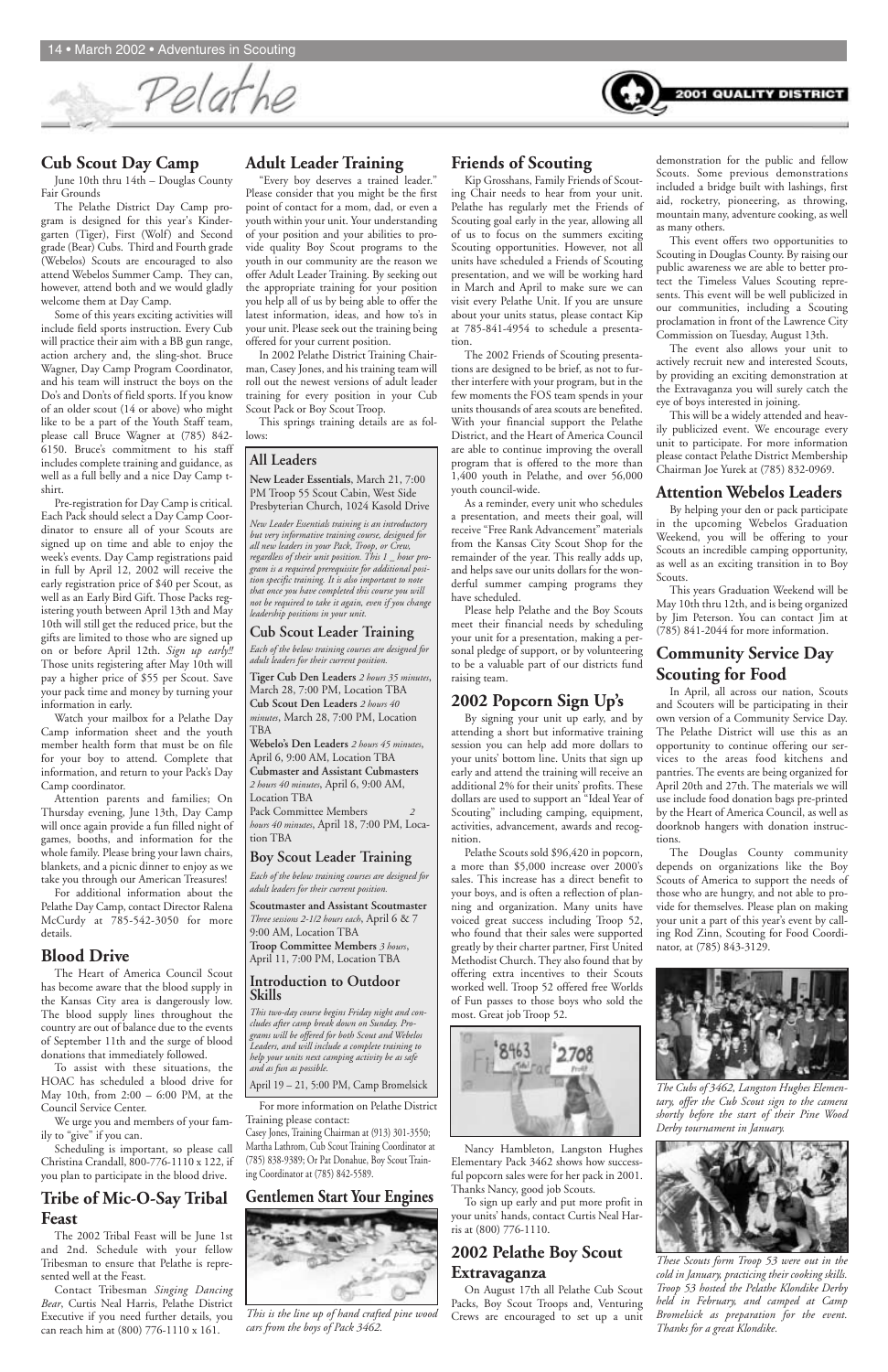Trails West

#### **2002 Cub Scout Day Camp**

Our Cub Scouts are "American Treasures." The 2002 Twin Rivers Cub Day Camp is coming together and things are looking great. Twin Rivers Cub Scout Day Camp will be held on June 3rd through June 7th at North Lake Recreation Facility near Garnett, KS. This event is the highlight of every Cub Scout's annual Scouting experience. Once again this year, Rich Trabucco and Glen Sharp have volunteered their service to organize the staff Day Camp. If you are interested in helping out or have any questions, contact Rich at 913-294- 9306 or Glen at 913-915-4784. Rich and Glen will keep you up to date at each Roundtable for all the progress and information you need to get your Cubs to Day Camp this summer.

#### **Friends of Scouting**

The Friends of Scouting campaign for 2002 is going well for Twin Rivers. We have presented the benefit of this fundraising drive to many of our units and have been very successful in our efforts. Thanks do to all our unit leaders and supporters for committing to making our district so successful. The work is not done yet though! We need your help to bring this program to every unit. If your unit has not had a presentation

yet or you would like to help by becoming a presenter, contact *Buddy Burris* at 785-867- 3005 or *Cortland Bolles* at 800-776-1110 x118. Once again, thanks to everyone for their generosity and we look forward to your further commitment to the Scouting program.

**How Do I Find Out...?**

There are a lot of different things that go into answering that question. You may be looking for information about Eagle Projects or what the training schedule is or how your child can go to Philmont. People on the District Committee can answer all those questions. They are a great resource for helping you bring a quality program to your Scouts. Please contact them at any time for help. They are all volunteers, just like you, working to make our district strong. However, there are still some positions that do not have that go-to resource. To keep building the success Twin Rivers has had, we need your help in accepting a district role or finding people who can help us accomplish our goals for each and every youth in Twin Rivers. Please contact *Cortland Bolles* at 800-776-1110 x118, any district committee member, or member of the commissioner staff to express your support.

#### **Trails West District Welcomes New District Director**



The Heart of America Council would like to welcome the new District Director for the Trails West District. On March 1st, Alan Sanders started serving the volun-

teers and Scouts of the Trails West District.

Alan will directly supervise the Trails West district and give leadership to the Twin Rivers district. Alan started his professional career in August of 1997 as a district executive in North Star. In May of 1998 he became the district executive of the Lone Bear district and has served in that capacity for three and a half years. If you have any questions or concerns, please call Alan at (816) 942-9333 ext. 158, or email him at asanders@bsamail.org.

#### **2002 Friends of Scouting Campaign "Teeing Up for Trails West Scouting"**

As you know from having presentations in the past, the cost of the Scouting program in the Heart of America Council is \$130.00 per boy, beyond the cost of registration fees and unit dues. That can be an incredible task for all units. This year our goal is to support \_ of the active membership in your unit at the \$130.00 level. In order to achieve this year's goal, units need to schedule their presentations. All unit leaders and committees who have not yet

done so already need to select someone from their unit to schedule and coordinate a presentation with Chad Wyancko at the Council Service Center. Remember that your Friends of Scouting Presentation is giving money to support the Scouting Program. The money you donate is supporting your Scouts.

#### **Unit Re-charting**

A reminder to all Scouting volunteers – charters are due by March Roundtable. There will be a rechartering help at Roundtable. All leaders are asked to contact their Unit Commissioner to get help with their charter. Re-charting is vital for units going to summer camps or high adventure trips this summer. Please contact Chad Wyancko at the Council Service Center with any questions about your commissioner or charter.

#### **Day Camp**

Day Camp is fast approaching and now is the time to start planning. The planning is still continuing to take place. If your unit has not signed up for the "American Treasures" adventure, now is the time to get signed up. Come join the fun at Camp Naish from July 8-12. All Cub Scouts (including Tiger Cubs) are encouraged to attend our fun filled week. If there are any questions about Day Camp, please contact *Dee Creath* at 913-764-0395 or *Jeanette Maloy* at 913-599-4914 for more details.



#### **March**

- **6** Council Day Camp Meeting, Council Service Center, 7 PM
- **7** Roundtable, Center of Grace, 520 S. Harrison, Olathe, 7 PM
- **9** District Pinewood Derby, Great Mall of the Great Plains, Olathe, Time TBA
- **21** District Committee Meeting, Center of Grace, 520 South Harrison, Olathe, 7 PM
- **27** Eagle Board of Review, Jesus Christ Church of LDS, 7845 Allman, Lenexa, 6:30 PM (Please arrive 15 min. early)
- **27** District Commissioner Meeting, Center of Grace, 520 South Harrison, Olathe, 7 PM

#### **April**

- **3** Council Cub Day Camp Meeting, Council Office, 7 PM
- **4** Roundtable, Center of Grace, 520 S. Harrison, Olathe, 7 PM
- **5** SNAWS
- **12-14** District Camporee
- **17** District Committee Meeting, Center of Grace, 520 S. Harrison, Olathe, 7 PM
- **18** Eagle Board of Review, Jesus Christ Church of LDS, 7845 Allman, Lenexa, 6:30 PM (Please arrive 15 min. early)
- **20** HOAC Community Good Turn/Scouting for Food
- **24** District Commissioners Meeting, Center of Grace, Olathe, 7 PM
- **25** District Cub Day Camp Meeting, Lenexa United Methodist Church, 7PM.

#### **NEXT OPPORTUNITIES FOR TRAINING**

**Mar. 5** Youth Protection Training, First Christian Church of Olathe, 6 PM **Mar. 9**Basic Outdoor Leader Training, First Christian Church of Olathe, 8 AM **Mar. 19** Scoutmaster Training

**Mar. 26** Scoutmaster Training

#### **Calendar of Events**

#### **March**

- **2** District Dinner, Beethoven's Restaurant, Paola; 6:00 PM
- **7** OA Chapter Meeting, First United Methodist, Paola; 7:30 PM
- **7** District Roundtable, First United Methodist, Paola; 7:30 PM
- **14** District Committee Meeting, Beethoven's, Paola; 7:00 PM

- **16** Basic Leader Training, time and place TBA
- **19** District Commissioner Meeting, Beethoven's, Paola; 7:00 PM
- **20** Basic Leader Training, time and place TBA
- **23** Basic Leader Training, time and place TBA
- **29** Good Friday, Service Center Closed

#### **Calendar of Events**

#### **KEEP THIS INFO CLOSE! IMPORTANT PHONE NUMBERS TO ANSWER YOUR QUESTIONS**

| District Chairman          | Paul Morrison     | 913-438-3637          |
|----------------------------|-------------------|-----------------------|
| District Vice Chairman     | Keith Koenigsdorf | 913-894-8948          |
| District Finance Chair     | Pat Smith         | 913-338-3690          |
| District Membership Chair  | Janice DeSalvo    | 913-393-0005          |
| District Program Chair     | Ed Hedges         | 913-768-1420          |
| District Advancement Chair | Gene Bellner      | 913-894-2288          |
| District Training Chair    | Joe Ogilivie      | 913-492-3880          |
| District Activities Chair  | Dave Elsey        | 913-829-4594          |
| District Camping Chair     | Shawn Hudson      | 913-254-9548          |
| District Commissioner      | Doug Strieby      | 913-764-0547          |
| District Director          | Alan Sanders      | 816-942-9333 ext. 158 |

Twin Rivers

#### **KEEP THIS INFO CLOSE! IMPORTANT PHONE NUMBERS TO ANSWER YOUR QUESTIONS**

| Jerry Wiesner          | 913-294-6642      |
|------------------------|-------------------|
| Randy Moser            | 913-557-4763      |
| <b>Buddy Burris</b>    | 785-867-3005      |
| Curtis Gibson          | 913-898-4955      |
| Richard Grant          | 913-755-3941      |
| Ken Weide              | 785-448-5560      |
| Lynn Underwood         | 785-242-1264      |
|                        |                   |
| Kathy Kierl            | 913-557-5869      |
| Pam Thompson           | 913-294-2344      |
| Pam Thompson           | 913-294-2344      |
| Lawrence Dickinson     | 913-256-6809      |
| Pam Thompson           | 913-294-2344      |
| <b>Cortland Bolles</b> | 800-776-1110 x118 |
|                        |                   |